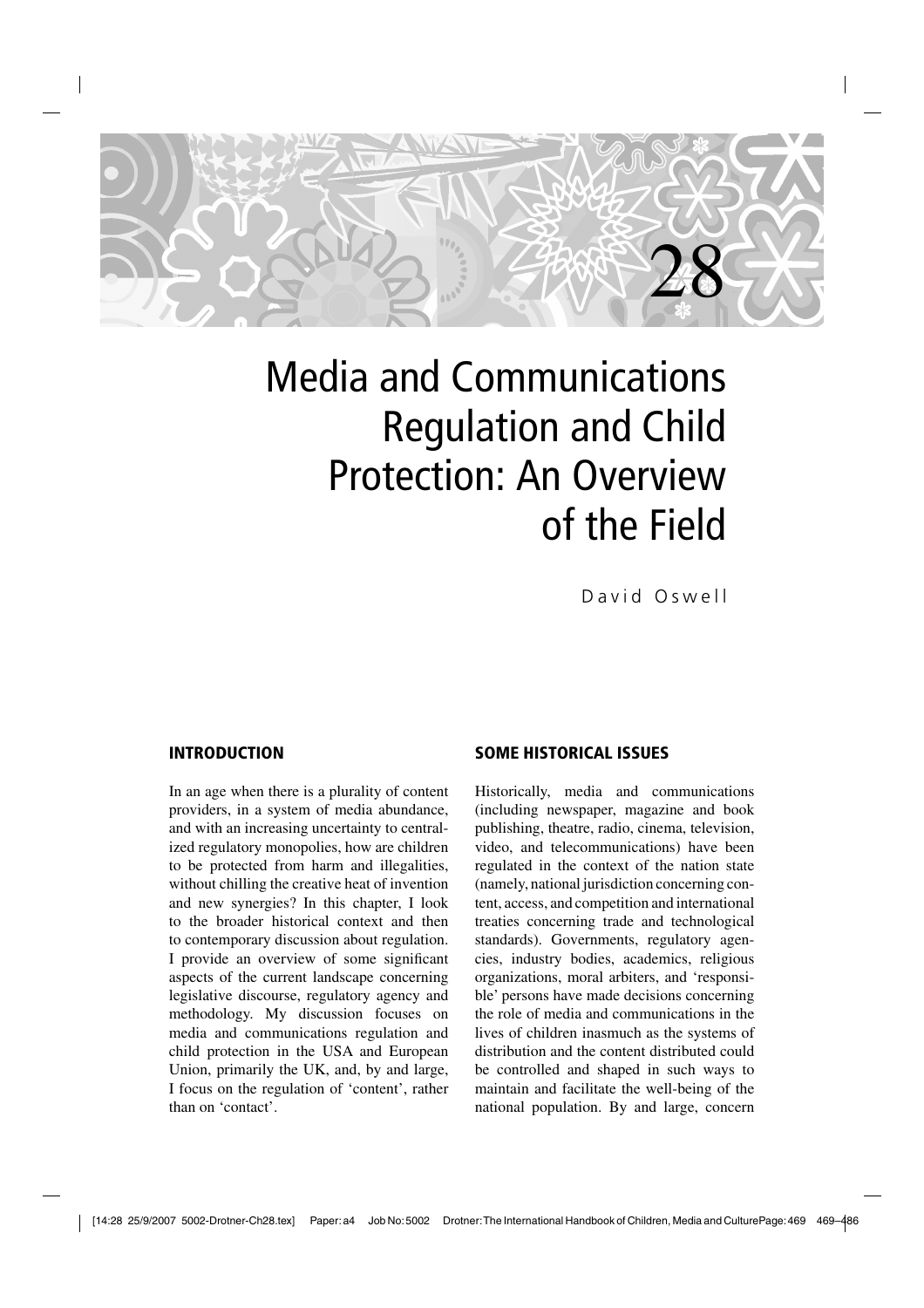focused on understandings of children as impressionable and easily influenced either by the type of media content or by the technology itself. Thus, in the nineteenth century, religious societies in England produced magazines initially aimed at the poor, encoding the moral values of the middle class, containing stories about zealous missionaries in foreign lands or pious and poverty stricken children in the heart of depraved London (Drotner, 1988). But equally in the mid- to late-nineteenth century, the penny dreadfuls – which drew from the gothic novel and grim tales of characters, such as Sweeny Todd and Varney the Vampire, and which were popular with a newly literate workingclass juvenile population – gathered a mass readership and gave the established English middle class cause for concern (Pearson, 1983). In the 1940s and 1950s, concern about the dangerous influence of comic books on young people fed into US Senate hearings. Psychiatrists reported on the effect of some comic book stories on the mental stability of children (Wertham, 1954). In the UK, similar concerns were articulated, not simply around the problem of violence, youth, and popular culture, but on the pathologization of 'horror comics' as a peculiarly US phenomenon. Thus, moral panic about comic books in the UK was explicitly anti-American and partly orchestrated by the Communist Party of Great Britain (Barker, 1984a). The campaign led to the Children and Young Persons (Harmful Publications) Act of 1955, which was applied to publications ('mainly of stories told in pictures') portraying 'the commission of crimes', 'acts of violence or cruelty', and 'incidents of a horrible or repulsive nature' that 'would tend to corrupt a child or young person' (quoted in Newburn (1992)). Sociologists have argued that public anxiety about the moral regulation of society tends to occur during times of social crisis at particular historical conjunctures. Demands for public order have been understood either as genuinely emerging from the people or as an 'authoritarian populism' orchestrated by elite political and social groups (Hall *et al*., 1978; Goode and Ben-Yehuda, 1994).

Ideological standpoints and misconceptions have plagued debates about media and communications regulation across Europe and the USA. In the 1950s and early 1960s the television western became a focus of political and popular regulatory discussion. In the USA, the western and the ideology of the 'wild west frontier' were seen to parallel the scientific progress of the NASA space programme (Cross, 1997). But in the UK, *Gunsmoke*, *Maverick*, *Roy Rogers*, *Hopalong Cassidy* and others were seen as commercial, 'American'and a source of social violence and were the subject of lengthy discussion by the Pilkington Committee on broadcasting (Oswell, 2002). A fresh focus in the press and parliament on their imitative affect on young people committing suicide by hanging helped establish the conservative Christian pressure group, the National Viewers and Listeners Association (NVLA) led by MaryWhitehouse. The NVLA was particularly vocal in public regulatory discourse from the 1960s onward, calling for greater restrictions on the distribution of sexual, violent and non-Christian content on television, video, and cinema (Tracey and Morrison, 1979). With respect to broadcast television, much academic research, with the exception of a number of experimental and laboratory investigations, has from the late 1950s onward demonstrated largely that its influence is dependent on the nature of the programme, the psychological development, disposition and cognitive capacity of the child, the social and emotional economy of the family, interpersonal peer relations, and the broader discursive context (Luke, 1990). The US Surgeon General's Advisory Committee on the impact of television violence gathered evidence and deliberated on the matter in the 1970s. Caught up in the different political, industry, and academic interests, the conclusions were inconclusive (Rowland, 1997).

Nevertheless, throughout much of the postwar period the issue of media violence dominated the discussion and framing of media regulation. Some critics have argued that moral panics and media regulation have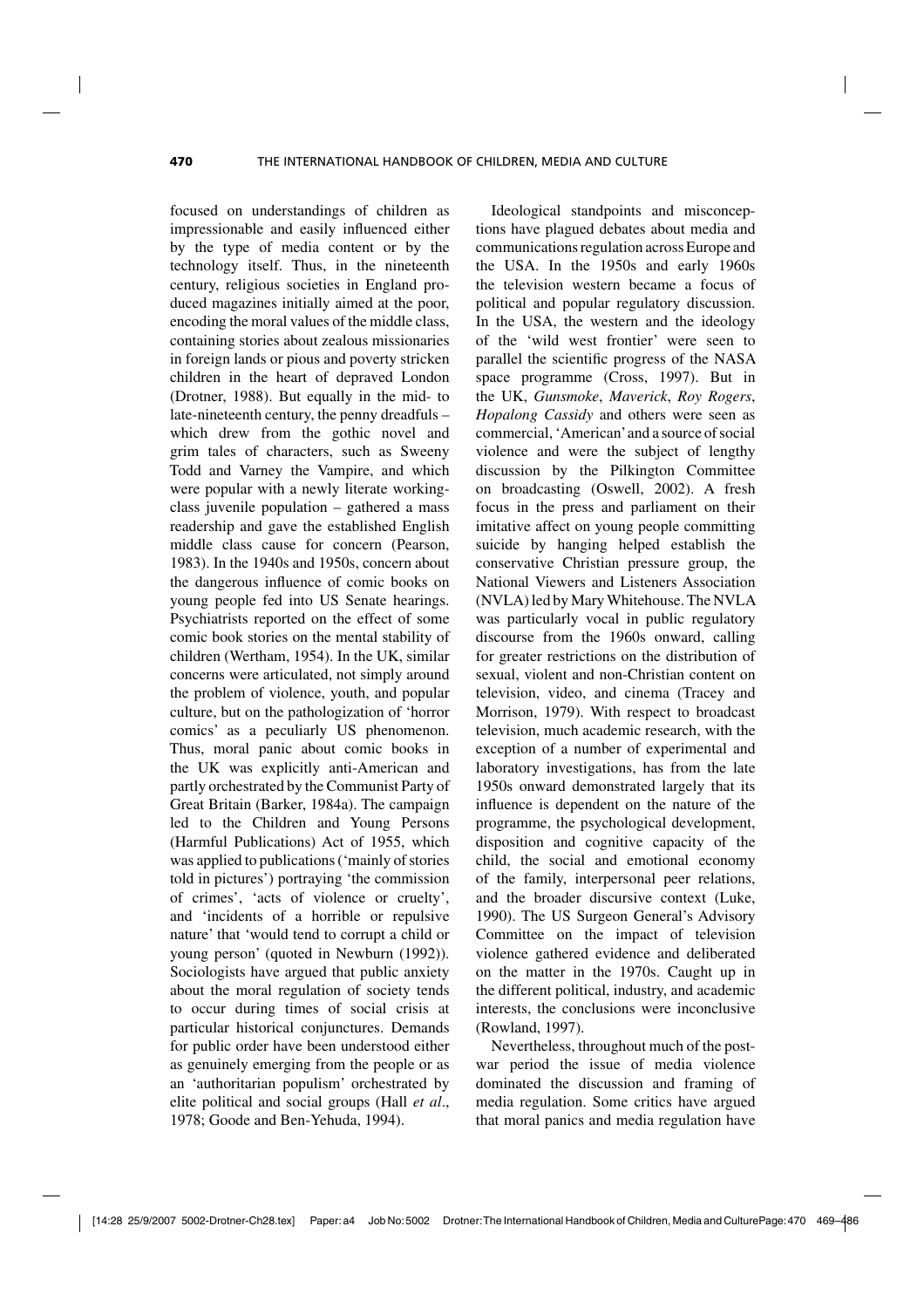been responses to the 'newness' of new media technologies (Drotner, 1992; Livingstone, 2002); others have argued that they are cyclical responses to generational difference (Pearson, 1983; Barker, 1984b). In the early 1980s there was a notable public concern with 'video nasties' in the UK. There were various calls from the press, child experts, religious organizations, and others for the regulation of the video rental and domestic purchasing market. The Video Recordings Act of 1984 introduced the statutory classification of video under the charge of the, then, British Board of Film Censors (BBFC). After the murder of a 2-year-old James Bulger in 1993, a similar collection of social actors called for further regulation of the video market. It would be correct to say that (despite moments of 'panic' and wide public discussion), far from being a response to 'new' media, anxiety about the adequacy of media regulation (whether framed in moral, religious, or psychological terms) has been an ongoing feature of modern media regulatory discourse and that much of that anxiety has been focused on the relations between imaging technology, violence, and young people.

In the early to mid-1980s, concern about commercial culture – that had been ongoing as a significant regulatory issue since the mid-1950s, if not before – had become focused on the problem of advertising and marketing to children. A particular issue was the relation between television programming and toy merchandising. From its beginning in the 1940s and 1950s, children's television in the USA (e.g. *Davy Crockett*) and UK (e.g. *Muffin the Mule*) had merchandising tie-ins (Cross, 1997; Oswell, 2002). Yet it was the distribution of the animation *He-Man and the Masters of the Universe* in 1983 that galvanized a huge debate in the USA and elsewhere. The toy manufacturer Mattel, which had produced a range of 'Masters of the Universe' dolls since 1974, licensed the concept to the animation company Filmation. Both toy range and television animation were hugely successful. Prior to that, in 1969, the Federal Communications Commission (FCC), the US media and communications regulator, had acted against a similar merchandising deal concerning Mattel's 'Hot Wheels' toy car range and a television animation of the same name and had referred to this as 'disturbing' inasmuch as it 'subordinates programming in the interest of the public to programming in the interest of its saleability' (FCC, 1969: 149). But during the period of the Reagan government, the head of the FCC, Mark Fowler, declared that broadcasters should not be held responsible for children's culture and that television should operate as a free market (Kunkel and Watkins, 1987; Herman and McChesney, 1997). In the 1980s, the bestselling toys in the USAwere marketed through 'programme-length commercials', including *G.I. Joe*, *Thundercats* (Hasbro toys), *Care Bears*, and *Strawberry Shortcake* (Kenner) (Cross, 1997). In 1985 the FCC stated that 'the profit-sharing arrangement is an innovative technique to fund children's programming ... [and] we should have diversity in the method of financing that programming' (FCC, 1985: 713). This worrying trend was the object of much public criticism, most notably by the campaigning group Action for Children's Television in the USA, headed by Peggy Charren. By the late 1980s and early 1990s, FCC policy shifted away from the harsh deregulatory principles of the Fowler regime to more sanguine attempts to limit the perceived negative influences of advertising and marketing.

At the heart of the debate about television merchandising were concerns that children's media culture would become thoroughly commercialized, that the best interests of the child would not be served, and that children's media might itself disappear as a distinct market. In the USA, the Television Act of 1990 limited the amount of advertising per hour, stipulated that a condition of television station licence agreements should be that they serve the 'educational and informational needs of children', and stated that broadcasters needed to air a minimum of 3 hours of educational programmes to meet the needs of children under the age of 16 (Jordan, 1999). Similarly, in the UK,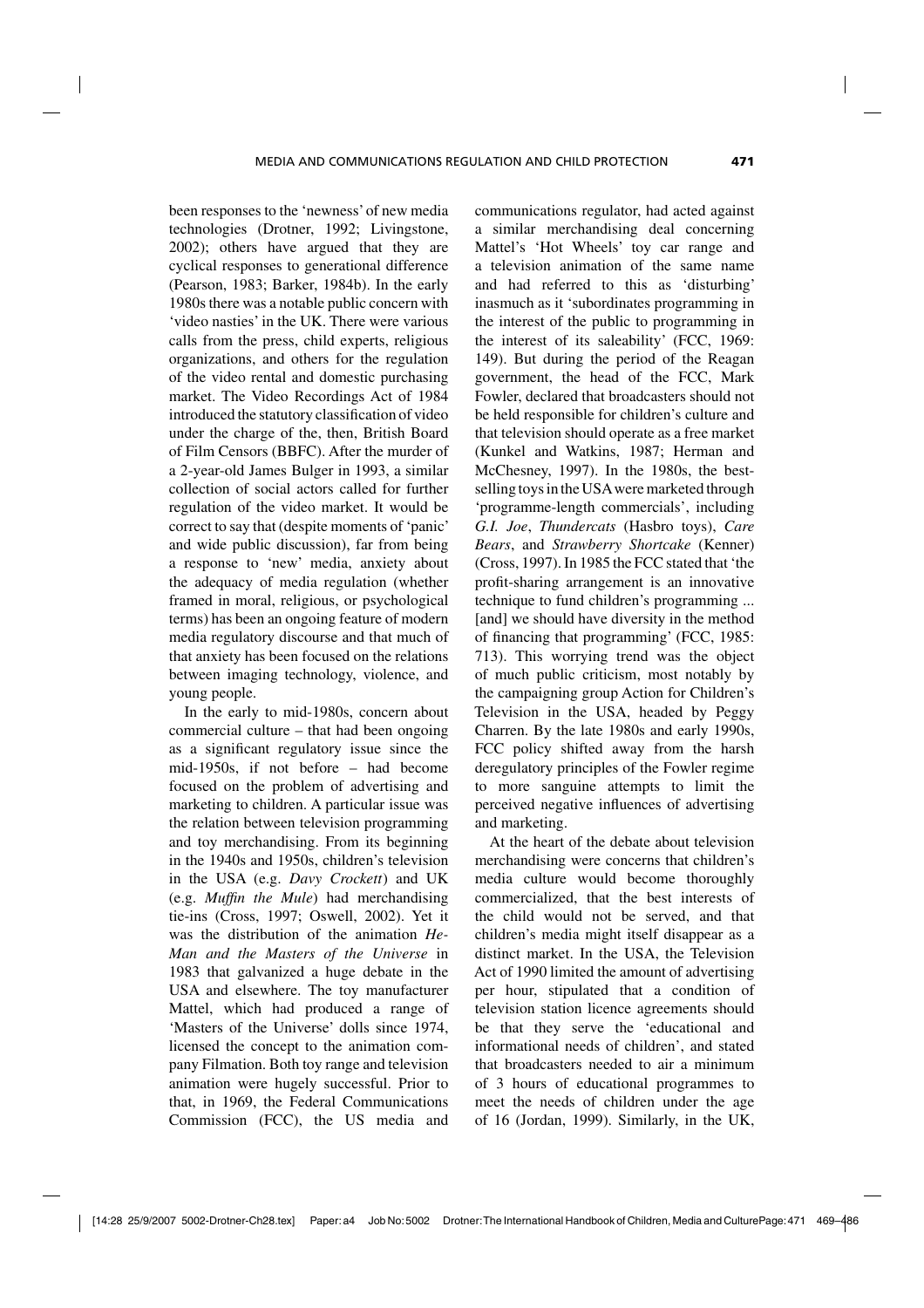but also in other European countries, there was sustained debate from the mid-1980s to the 1990s about the quality and quantity of children's television. The traditions of public service broadcasting (of which children's broadcasting was seen to be a key aspect) were seen to be threatened by a deregulated commercial television market. Initially, there were demands made to government and regulators to protect the provision of children's television (Broadcasting Act of 1990 in the UK), but, as with the USA until quite recently, instead of seeing a drop in the quantity of children's television programming, a more competitive, liberalized, internationalized, multi-platform television market has produced an increase in provision. In this context, the concern about the quality of children's television programming has been defined in terms not simply of educational programming, but more broadly of a diversity of children's television output and its ability to meet the needs and interests of children (Davies and Corbett, 1997; Blumler and Biltereyst, 1998).

### AFTER SOVEREIGNTY: FROM SCARCITY TO ABUNDANCE?

A major theme in current regulatory debate is that we are now living in an age of abundance, increasingly global, and with more horizontal relations between production and consumption. Much of this discourse has been simmering over the last 30 years (initially in relation to video, satellite and cable technology), but recent discourse (since the early 1990s) has been typified by a technological and paradigm shift from 'terrestrial broadcast television'to 'broadband digital internet connectivity'. Thus, John Perry Barlow, co-founder of the Electronic Frontier Foundation, heralds a new 'global and antisovereign' space that has the capacity to regain freedoms lost to broadcast media and its censorial 'standards of purity', 'undo all the authoritarian powers on earth' and is 'too widespread to be easily dominated by any single government' (Barlow, 1996a: 56). Even a cursory glance at some of the central

regulatory issues concerning children over the last 200 years suggest that such a typification of the changing media and communications regulatory environment presents a severely limited and myopic vision.

A significant moment in European regulatory discourse and policy is the publication in 1994 by an expert group of the European Commission. The Bangemann report (High Level Group on the Information Society, 1994) considered, what was then called, the 'information society'. It made visible existing media and communications as a network of networks, not only within member states, but also across Europe as a networked region. In concert with other dominant policy discourses at the time, synergy across national boundaries and across industrial sectors was seen as central to the development of national and European information economies. There was seen to be a need for policy-makers to be aware that greater competitive advantage relied on a greater confluence between historically distinct industries, such as computing, broadcasting, and telecommunications. The technology that was seen to symbolize such confluence was the internet, but the platform, or model, upon which such communication across sector and national boundaries was materially based was that of telecommunications (Hills and Michalis, 1999; Melody, 2003: 9). Telecommunication networks provided the infrastructure for highcapacity data transfer between governments, businesses, organizations, and homes. Media industries historically with a high level of vertical integration (i.e. from transmission infrastructure to production to service and content provision), such as broadcasting, now faced increasing uncertainty with regard to that value chain. Moreover, the governance and regulation of the information society was predicated, not on a broadcasting model that foregrounded matters of content, but on a telecommunications model that was based on competition. The Bangemann report helped set the agenda for European regulatory policy for the ensuing years.

In conditions of convergence, standardized languages and terminologies are adopted in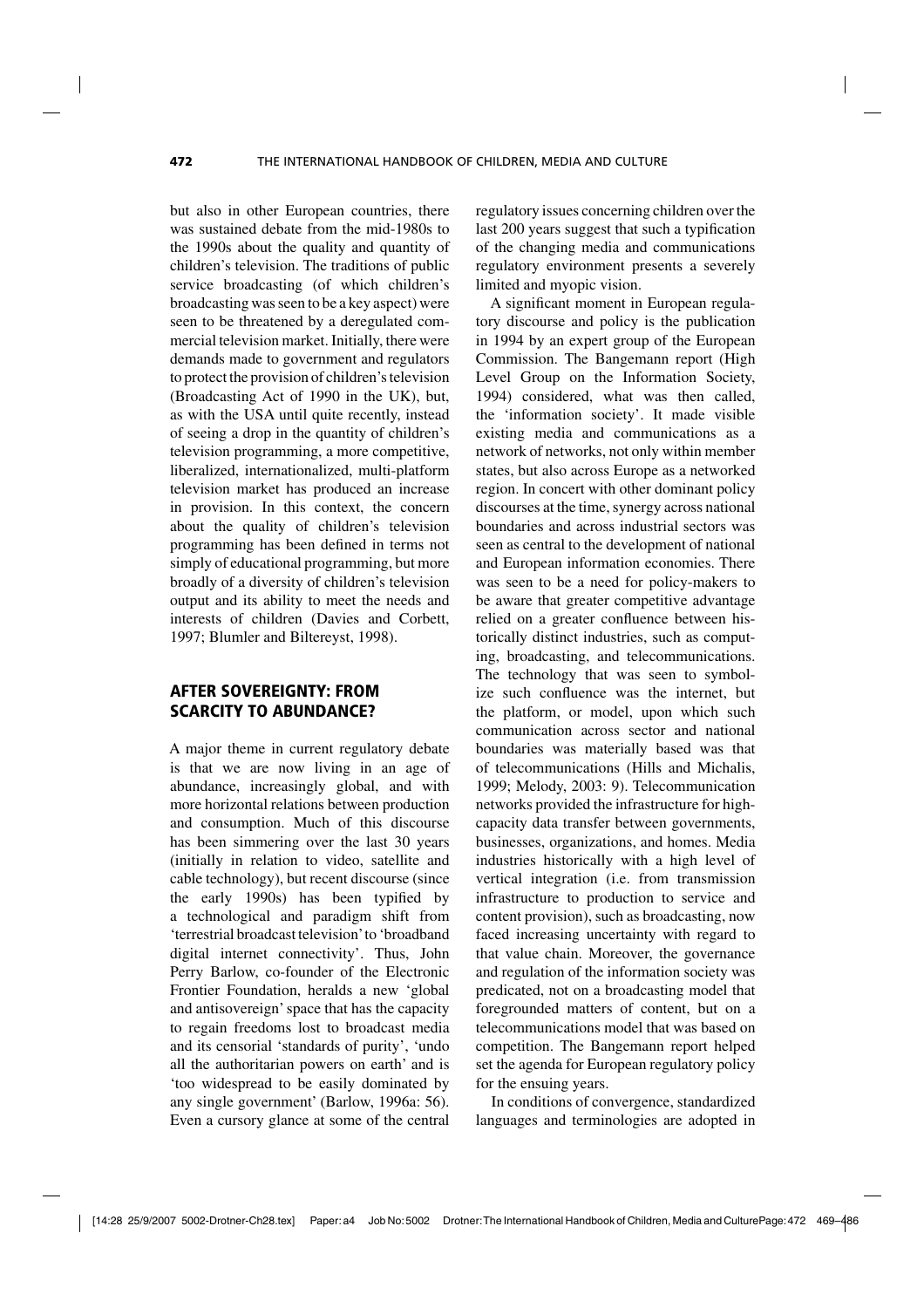order to provide structures of intelligibility and translation across historically different media and communications industries. In the past, regulation of media and communications with regard to questions of the protection of children has been dependent on an understanding of the difference between different media technologies, delivery and distribution systems, and generally different industrial contexts. Thus, the regulation of cinema was different from that of television and required a different regulatory agency and a different set of skills and competencies. Even, if the regulation of different media was to be housed within the same regulatory agency (such as the FCC in the USA), the different media were treated as different regulatory objects. Today, though, although there is still an understanding of differences across media, the principle for their regulation is often stated in terms of uniformity and standardization (Melody, 2003). We should be wary, though, of assuming that (although there are moves toward regulatory convergence) contemporary media and communications are now simply governed according to a new set of principles and mechanisms completely different from those within older media and communications environments. Richard Collins, for example, has distinguished between three modes of governance for internet communications: hierarchical, market and network governance. Collins (2006: 20) argues that the phenomenal takeup of internet communications does not imply a simple shift in mode of governance, namely to one predicated on networked, or self-regulated, governance; rather there is 'a flexible and shifting articulation of different modes of governance, market, hierarchy and network'.

The shifting allegiances to historic industryspecific regulatory terminologies, paradigms and resources help to shape contemporary understandings of media and communications regulation with regard to children. Most notably, '[t]elecommunications operators are not normally held responsible for the content of messages or services that they carry across their networks', whereas, in contrast, 'broadcasting has … been traditionally highly regulated' (Campbell and Machet, 1999: 142). Telecommunications operators have been viewed as 'common carriers', whereas broadcasters have been construed as publishers of content. In the mid- to late-1990s the language of responsibility was central to the governance of internet service providers (ISPs): should they be liable for content accessible via their service provision or not? Whatever the veridicality of claims concerning technological neutrality and market convergence, regulatory agencies construct such convergence as a regulatory objective. Thus, for example, ex-head of content regulation at Ofcom, Richard Hooper (2005: 4) states that: '[t]he regulation of communications should aspire to be technology and platform neutral, as set out in the European Directives on telecommunications regulation. Yet in practice, achieving technology neutrality can be very difficult to do'. Instead of assuming asymmetries between technologies as obstacles to regulation, they provide the incentives for intended resolutions (whether in terms of convergence or harmonization or the marking of regulatory boundaries between different sectors and industries) and constitute the basis of ongoing problematization. Such an understanding of media and communications regulation does not presume the absolute decline of national sovereign institutions, nor of a simple abundance of capacity and content. As Brian Loader has argued, although new digital broadband networked technologies facilitate 'new forms and expressions of governance' ('a paradigmatic change in the constellation of power relations between individuals, governments and social institutions'), they do not give rise to 'an uncontested domain and the stakeholders in the politics of the modern nation-state are not so easily displaced' (Loader, 1997: 1–2). Any sociology of media and communications regulation needs to account not only for the rhetoric of change, but also for its mobilization and institutionalization by interested and embodied social actors.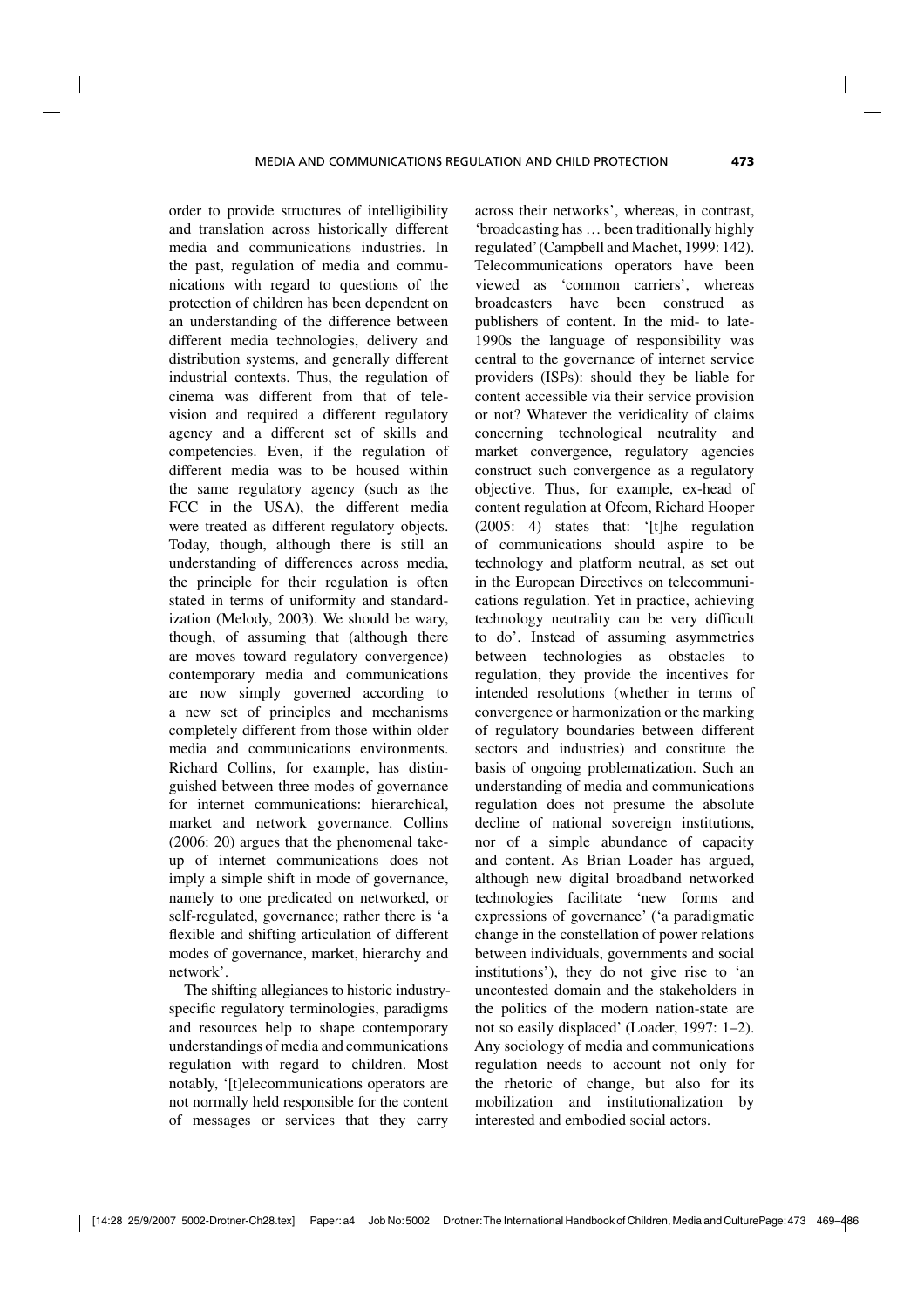## REGULATORY OBJECTIVES AND STATUTORY LEGISLATION

Some commentators have been sceptical of claims about new communication technologies bringing about new forms of criminality and, hence, have been critical of calls for new regulatory codification and legislation. For some, the internet is simply a vehicle for existing criminal behaviours (Williams, 2004). David Wall has argued that the term 'cybercrime' 'has no specific referent in law', that it is a notion 'largely invented by the media' and that, 'despite the rather unsystematic attempts to define it, the term nevertheless invokes a knee-jerk response from the media, policymakers, politicians, academics and the public alike' (Wall, 2001: 2). Such an understanding serves itself to invoke earlier Luddite reactions to the perceived risks of new media and communication technology, in a manner similar to that of sociological accounts of media panics (Drotner, 1992). Although the rhetoric of 'cybercrime' may be unhelpful, it nevertheless signals the mobilization of social actors, the development of new regulatory terminologies, and the invention of new regulatory codification and legislation in the context of perceived new or developing forms of criminality. It is in this sense that new legislation and regulatory codification must be taken seriously and analysed as sociologically significant.

Regulatory and legislative responses to internet communications have been wide-ranging, but also noticeably tempered by national and regional differences. The European Commission from the start had an understanding that 'over-hasty legislation should be avoided' (Commission of the European Communities, 1996a) and that, in the first instance, greater cooperation was needed across different national governments, law enforcement agencies, and cultures of the European Union. Any move toward greater harmonization would need to surpass existing definitions of illegalities across the different jurisdictions of the different member states. Nevertheless, although the European Union already had in place existing commitments

to cooperation regarding justice and home affairs, proposals were made for greater harmonization of new national legislation regarding the internet (Campbell and Machet, 1999). Rather than seeking, in the first instance, European-wide formal regulatory structures regarding illegal content, the European Commission recommended moves toward greater industry self-regulation and greater parental responsibility in the domestic regulation of their children (Commission of the European Communities, 1997: 30). The responsibility for formulating legal definitions of 'cybercrime' was thus left to decision-makers and law-makers in particular national contexts. Moreover, early in the discussion, the European Commission clearly differentiated between two concerns (illegal content, which 'may be banned for everyone, regardless of the age of the potential audience or the medium used' and harmful content, which 'might affect the physical and mental development of minors' and which should be 'allowed only for adults' (Commission of the European Communities, 1996b: 6)) and defined 'different legal and technological responses' (Commission of the European Communities, 1996c: 10). In doing so, they reduced the horizon of illegalities to that of images of child sexual abuse, race-hate material and extreme violent pornography, and thus radically realigned and rearticulated historic concerns and criteria (concerning harm, offence and obscenity) established with regard to older media, such as broadcast television, film and video (which had institutionalized responses to harm in the context of notions of the socially, emotionally, cognitively and physically developing child). Such a considered and strategic approach initially allowed a high degree of local interpretative flexibility. Needless to say, it was this strategy that was also pursued by other national governments (e.g. the Australian Broadcasting Authority's focus on 'contact and safety issues', 'illegal content', and 'unsuitable content' (Grainger, 1998: 18)).

In the UK there has been legislative reform. Thus, regarding the issue of child pornography and obscenity, the Criminal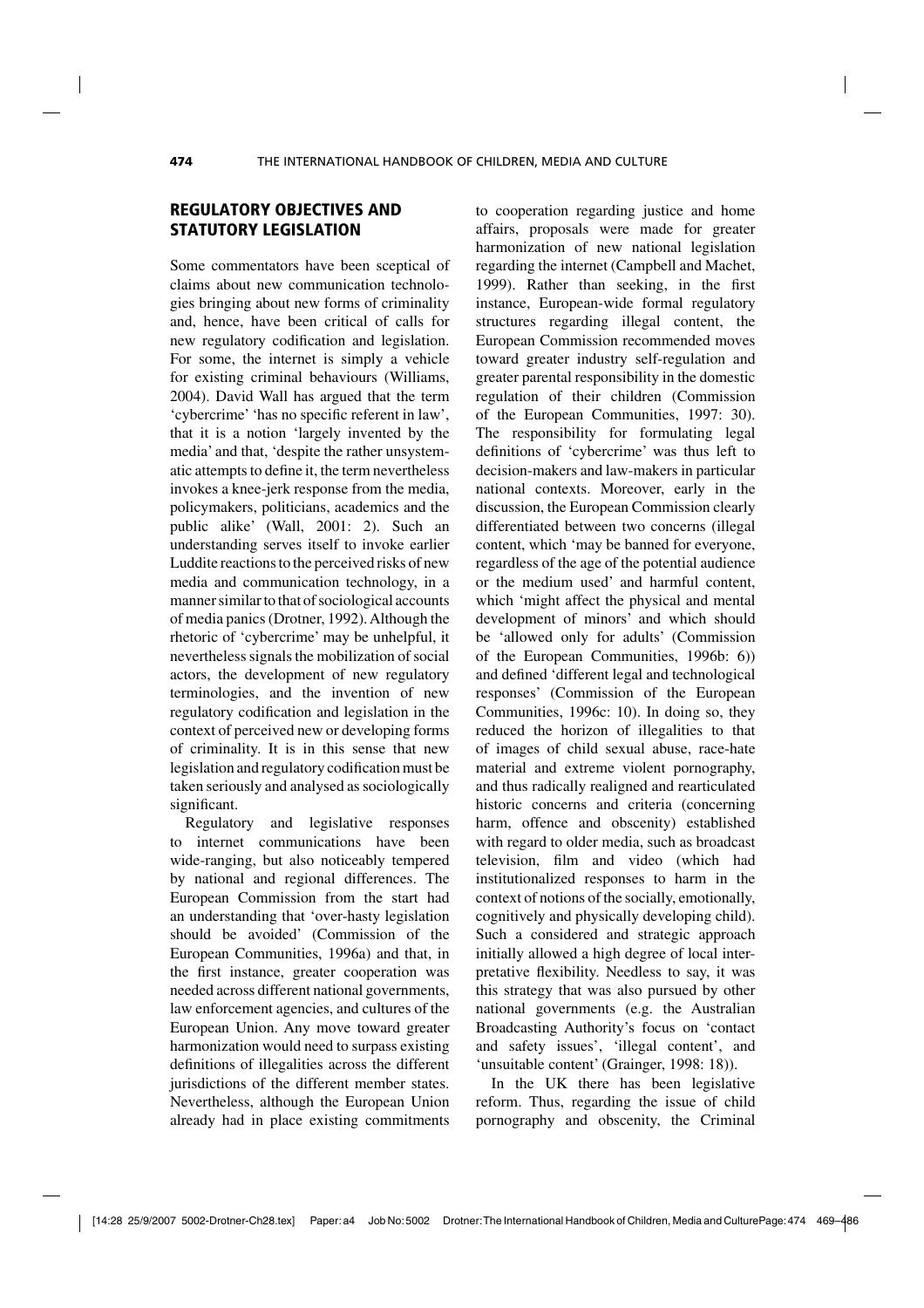Justice and Public OrderAct of 1994 amended the Protection of Children Act of 1978 so as to include reference not only to photographs, but also 'pseudo-photographs' (see Oswell (2006)). The act refers not only to actual images, but also to 'data' that may be 'converted' into an image. It implicitly encodes a principle of technological symmetry or neutrality, inasmuch as a ' "[p]seudo-photograph" means an image, whether made by computergraphics or otherwise howsoever, which appears to be a photograph'; and it constructs childhood not straightforwardly as defined by age (originally 16 years, but increased to under 18 years by the Sexual Offences Act of 2003), but as an 'impression', such that:

[i]f the impression conveyed by a pseudophotograph is that the person shown is a child, the pseudo-photograph shall be treated for all purposes of this Act as showing a child and so shall a pseudo-photograph where the predominant impression conveyed is that the person shown is a child notwithstanding that some of the physical characteristics shown are those of an adult.

Similar versions of this legal formulation are found in other jurisdictions (e.g. 163.1 (1) of the Criminal Code in Canada). Legislation concerning child pornography across member states of the European Union indicates greater standardization in recent years, compared with the significant differences (for example, regarding age of maturity and severity of punishments with respect to possession, distribution, or production) in past years.

Definitions of 'harmful content' are wideranging. Some commentators seem to have interpreted the European Commission policy regarding 'harmful content' as by definition referring to material that is not illegal (Akdeniz, 2001: 304). Such an understanding frames 'harm' within a definitional context different to that of prior legislation and regulation concerning radio, television, film, and video. Bad language, promotion of drugs and alcohol, and overly violent and sexually explicit content has been consistently prohibited from broadcast terrestrial and nonencrypted satellite and cable television in the UK, whether governed by the BBC Board of Governors or Ofcom (or its predecessors).

Similarly, the British Board of Film and Video Classification (BBFC) has regulated video (in the context of the Video Recordings Act of 1984) according to the criterion of 'harm' and particularly with respect to children and other vulnerable people. The Williams Committee Report on Obscenity and Film Censorship (1979), although never translated into legislation, sought to restrict offensive material, but to prohibit material seen to cause harm. Williams stated that 'no conduct should be suppressed by law unless it can be shown to harm someone' (quoted in Newburn (1992: 182)). Historically the categorical differentiation between material likely to cause offence and that likely to cause harm has been significant in media and communications regulation. Despite persistent calls in the 1990s to reform obscenity legislation, the UK has not redefined legal understandings of obscenity in the context of internet communications, but only extended the notion of obscenity – as that whose tendency is to deprave and corrupt – to include computer-generated content. The Obscene Publications Acts of 1959 and 1964 criminalize the publication and distribution of obscene content, but they are inadequate to the task of regulating obscene content on the internet, not least because providers of such material may well be based outside the reach of UK jurisdiction. Moreover, although the downloading of internet child pornography constitutes a criminal offence, possession of obscene material has yet to be criminalized. Similarly, in contrast to policing and prosecutions relating to the downloading of child pornography, there have been very few cases with regard to obscene internet publications (Akdeniz, 2001). Discussion concerning the revised European Commission Television Without Frontiers Directive has sought to address the issue of 'harmful' content, but fails to tackle the problem of convergence properly (Commission of the European Communities, 2005).

Thinking in this area is fast changing and historic concerns about 'content' are increasingly constructed and contextualized with concerns about 'contact'. Looking to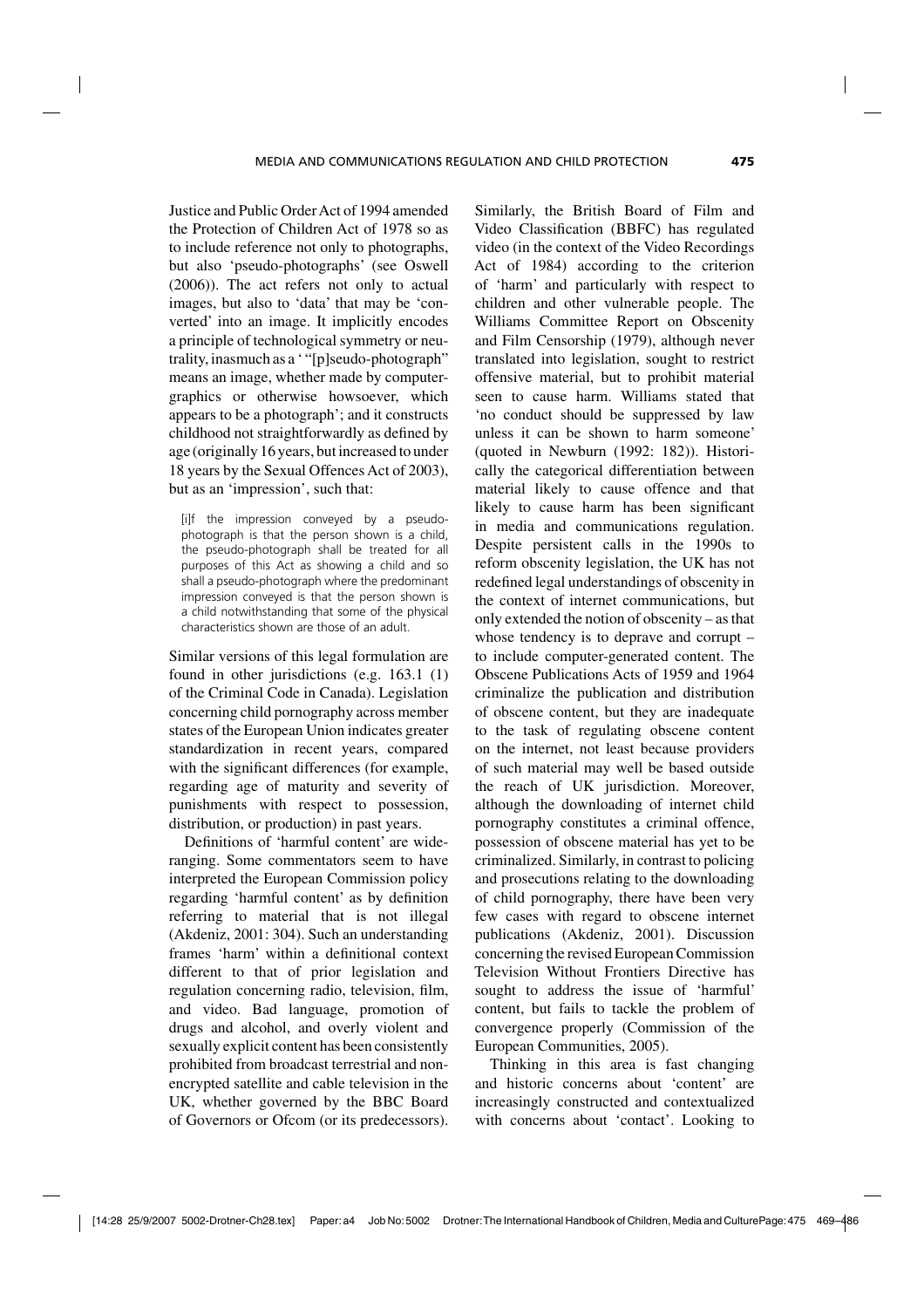growing concerns in Japan and the USA, the realization that mobile telephony and internet technologies were being used by adults for inappropriate, sexualized, and abusive contact with children (Childnet International, 2004) has led to the questioning in the UK of existing legislation. The Indecency with Children Act of 1960 had made reference to 'incitement' to commit a sexual offence with a minor, but many professionals in the field (including government ministers, civil servants, judges, police and non-governmental organizations) argued that the use of the internet for 'grooming' and 'luring' young people was not adequately addressed (Childnet International, 2001; Gardener, 2003). The Sexual Offences Act of 2003 now criminalizes indecent text messaging and online and offline grooming of minors. Similar legislation can be found, for example, in Australia, Canada, New Zealand and the USA (Childnet International, 2001).

In contrast to European governance and legislation, US administrations have met with much resistance (from civil liberty groups, the sex entertainment industry, and others) over attempts to introduce legislation regarding obscenity and indecency on the internet. In early 1996, the Communications Decency Act (CDA) was introduced. The act had intended to criminalize whomever knowingly used a telecommunications device to make, create, solicit or initiate the transmission of material which is 'obscene, lewd, lascivious, filthy, or indecent, with intent to annoy, abuse, threaten, or harass another person', which is 'obscene or indecent, knowing that the recipient of the communication is under 18 years of age', and the use of an 'interactive computer service to display in a manner available to a person under 18 years of age, any comment, request, suggestion, proposal, image, or other communication that, in context, depicts or describes, in terms patently offensive as measured by contemporary community standards, sexual or excretory activities or organs' (Sections 223 (a)(1)(A) and (B), and (d)(1)(B)). The act was appealed by the American Civil Liberties Union (ACLU) in June 1996, taken to the Supreme Court in March 1997, and overturned in June 1997. The Supreme Court held that the CDA provisions of 'indecent transmission' and 'patently offensive display' abridged the freedom of speech protected by the FirstAmendment.Among other things, the Supreme Court stated that the CDA:

fails to provide any definition of 'indecent' and omits any requirement that 'patently offensive' material lack socially redeeming value; neither limits its broad categorical prohibitions to particular times nor bases them on an evaluation by an agency familiar with the medium's unique characteristics; is punitive; applies to a medium that, unlike radio, receives full First Amendment protection; and cannot be properly analyzed as a form of time, place, and manner regulation because it is a content-based blanket restriction on speech (*Reno v ACLU*, June 26 1997, Syllabus (b)).

In the earlier appeal, it had been stated that, unlike the FCC's regulation of cable and dialup programming with regard to indecency, the CDA had failed to provide consideration of context in terms of 'the particular medium from which the material originates and the particular community that receives the material' (*ACLU v Reno*, June 11 1996). It had stated that '[l]aws regulating speech for the protection of children have no limiting principle, and well-intentioned law restricting protected speech on the basis of its content is, nevertheless, state-sponsored censorship' (*ACLU v Reno*, June 11 1996). Unlike some other media, the internet was seen by both courts as a vast, open, global, geographically non-localized medium that was nevertheless seen to be non-invasive: 'the content on the Internet is as diverse as human thought' (929F Supp at 8422). The government had argued that its 'patently offensive' standard was not vague as it accorded with the decision of *Miller v California*. In that earlier case in 1973, it had been decided that the test for obscenity was as follows:

(a) whether the average person applying contemporary community standards would find that the work taken as a whole, appeals to the prurient interest; (b) whether the work depicts or describes, in a patently offensive way, sexual conduct specifically defined by the applicable law; and (c) whether the work, taken as a whole, lacks serious literary,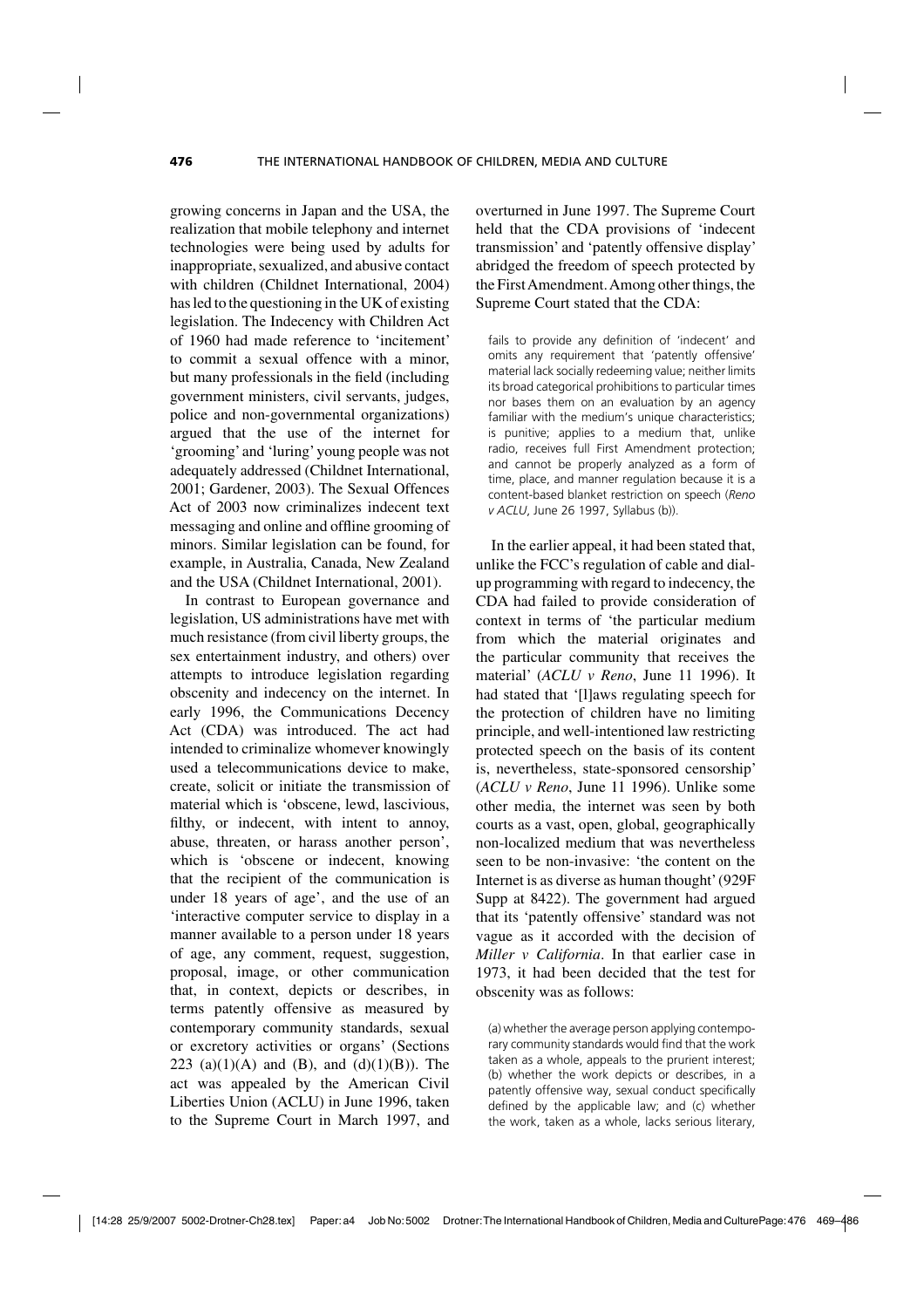artistic, political, or scientific value' (quoted in *Reno v ACLU*, June 26 1997).

The Supreme Court argued that reference to 'prurient interest'and 'serious literary, artistic, political, or scientific value' properly limited the breadth of that earlier decision. Moreover, and importantly, the Supreme Court argued that the second criterion 'absent in the CDA, allows appellate courts to impose some limitations and regularity on the definition by setting, as a matter of law, a national floor for socially redeeming value' (*Reno v ACLU*, June 26 1997). The Supreme Court held that the CDA would impact upon 'large amounts of nonpornographic material with serious educational or other value': 'the "community standards" criterion as applied to the Internet means that any communication available to a nation-wide audience will be judged by the standards of the community most likely to be offended by the message' (*Reno v ACLU*, June 26 1997). It gives the example of a parent sending their 17-year-old child at college in another state some birth control information and the parent being open to prosecution, not because either the parent, the child, or the home state would deem the material indecent or patently offensive, but because the college town community might do so.

The Child Online Protection Act (COPA) 1998, which sought to restrict the distribution of materials that are harmful to minors, was also appealed soon after its signing. The US Court of Appeals for the Third Circuit in June 2000 (*ACLU v Reno*, 99-1324, June 22 2000) held that – although the government had tried to learn the lessons of the Supreme Court declaration regarding the unconstitutionality of the CDA and Congress was 'cognizant of the fact that "the application of community standards in the context of the Web is controversial"' – there was not sufficient account that '[u]nlike a "brick and mortar outlet" with a specific geographic locale, and unlike the voluntary physical mailing of material from one geographic location to another, as in Miller, the uncontroverted facts indicate that the Web is not geographically constrained'. The Court of Appeals did not accept the argument that 'community standards' should be understood not as a 'geographic standard', but as an 'adult standard'. The Court of Appeals stated that with reference to existing case law 'community standards have always been interpreted as a geographic standard without uniformity' and that such a notion is to be understood in terms of 'a localized geographic content'. COPA would have made internet content subject to the most conservative community standard and to the most conservative interpretation of what is deemed harmful to minors. Such legislation would, the Court of Appeals argued, put an 'overreaching burden and restriction on constitutionally protected speech'. Whatever the final outcome of this legislation, there are considerable problems with regard to any definition of obscenity that relies on a notion of 'community standards' in the context of internet communications and of multi-cultural, multi-faith, multi-ethnic communities (howsoever formed) with different values and levels of tolerance.

Even attempts to legislate against images of child sexual abuse have been forlorn. The Child Pornography Prevention Act of 1996 (CPPA) was seen to be 'overbroad' and 'unconstitutional' in relation to two provisions. First, the act was seen to be inconsistent with *Miller v California* on the grounds that it failed to take account of the 'community standards' criterion and that it criminalized speech without regard to the specificity of time, place or manner. Thus, for example, an online filmic version of *Romeo and Juliet*, in which the two young lovers are played by adult actors, might be deemed illegal on the basis of the content alone, without due regard to the artistic value of the work. It was argued that the act would criminalize sexualized images of children even though no child might be involved in the production of those images and hence contrary to the decision of the *New York v Ferber* case, which only prohibited child pornography on the grounds that it records an actual abuse of a child. Thus, the CPPA, it was argued, would criminalize, for example, images of an adult having sexual conduct with another adult

[14:28 25/9/2007 5002-Drotner-Ch28.tex] Paper: a4 Job No: 5002 Drotner:The International Handbook of Children, Media and CulturePage: 477 469–486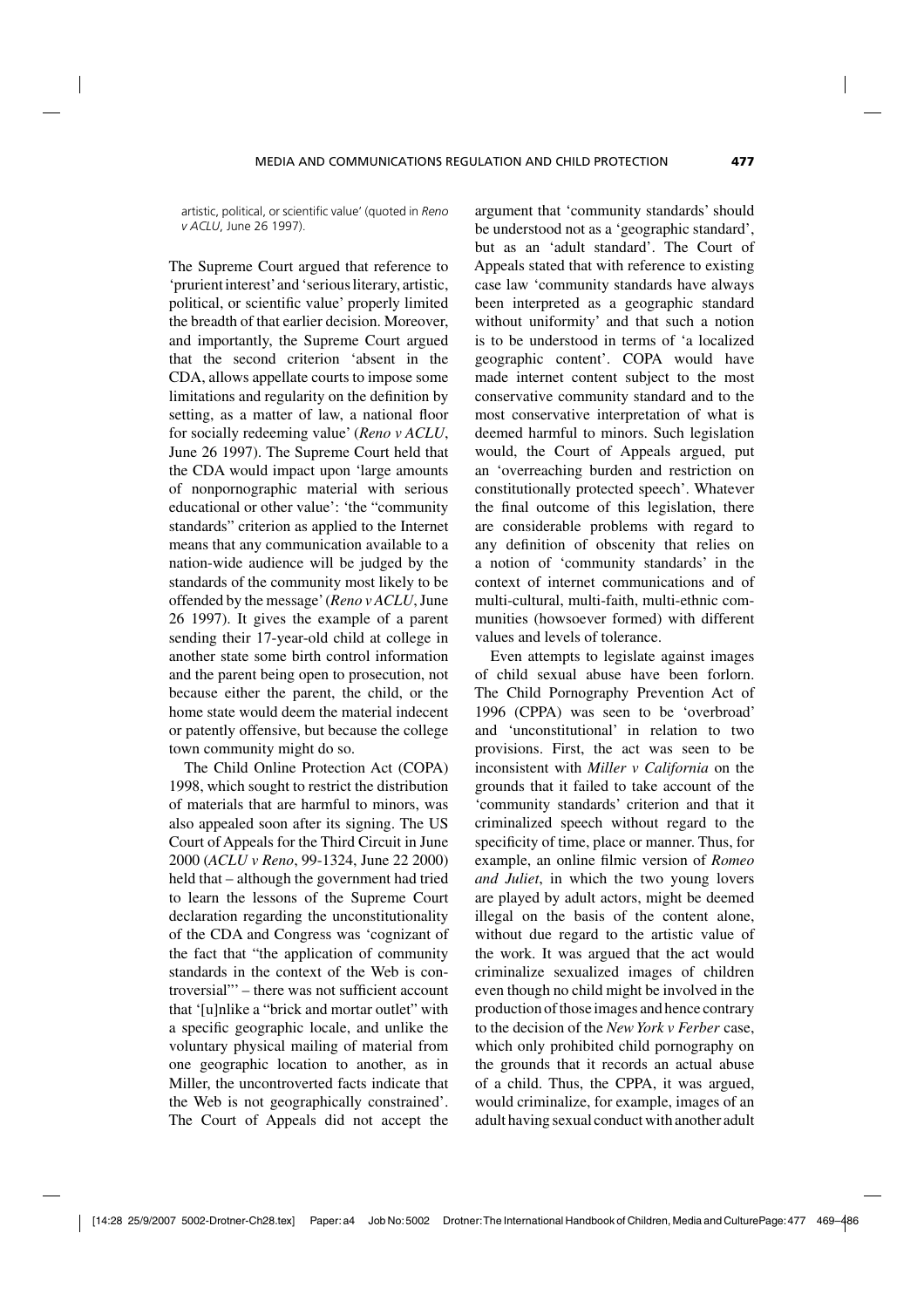dressed up as a child. Moreover, if the image of sexual conduct with a child is not real, but fabricated or virtual, then it was argued that it should not be prohibited on the grounds that it cannot be deemed to have harmed a child in its production nor necessarily able to harm a child through its affect (i.e. as a method of enticement or as behaviour forming). It was argued that prohibition of content cannot be on the basis of a consequentialist argument (i.e. that certain things happen as a consequence of certain content). Second, the act was deemed overbroad and unconstitutional with respect to its criminalizing the advertising and marketing of content that 'conveys the impression' of 'a minor engaging in sexually explicit conduct' (US Court of Appeals for the Ninth Circuit, 16 April 2002).

The difficulties of enacting legislation in the USA and differences in legislation between the USA and the European Union indicate the subtle, but sometimes stark cultural and social contextualization not only of technology, but also of legal jurisdiction. Equally though, the apparent increasing harmonization of legal standards across the European Union indicates the force of increasing cooperation at sub-legal institutionalized levels.

#### REGULATORY AGENCIES

Monroe Price and Stephan Verhulst (2005: i) have claimed that '[t]he Internet challenges classic patterns of regulation for both the identity of the rule makers and the instruments used to establish the rules of regulation' (see also Reidenberg (1996) quoted in Akdeniz (1997)). In part, this is certainly correct. The movements and mobilizations surrounding the introduction of the internet have led to a sea change in thinking about media and communications regulation (Verhulst, 2002). Many have talked about this shift, often with reference to the failure of the CDA, in terms of a move away from legal mechanisms of regulation toward more flexible forms of industry self-regulation. But there are various forms of self-regulation across different national and regional contexts

and there are different understandings of whether self-regulation is viewed as a purely private market-based method of regulation (i.e. involving no form of statutory intervention) (Stein and Sinha, 2002) or as a form of network governance (i.e. sidestepping traditional state and market mechanisms) (Thompson, 2003; Collins, 2006). Yet, as Price and Verhulst (2005: 3) argue, '[s]elfregulation rarely exists without some relationship between the industry and the state', albeit 'a relationship that varies greatly': '[t]he actual meaning of self-regulation changes depending on the extent of government action, the history of the relationship between industry and government, and the nature of the public perceptions of the relationship between the private sector and the state'. As Tony Prosser has argued, 'in many cases selfregulatory techniques have been adopted to head off threats of government intervention' and there is a 'mixture of official regulation and self-regulation through public authorities specifying general standards or principles the implementation of which is delegated to firms themselves or trade associations' (Prosser, 2000: 103; Campbell, 2003). Historically the degree of independence of self-regulatory agencies is inversely related to their closeness (the degree of 'capture') to the sector that they regulate (Collins and Murroni, 1996: 176). Self-regulation is not separate from legal regulation, but rather operates in the context of statutory powers and law enforcement agencies. In the UK, for example, the Internet Watch Foundation (IWF) was formed in the context of the London Metropolitan Police threatening to arrest directors of ISPs and to confiscate property if they did not comply with demands for greater responsibility with regard to the circulation of child pornography on UK servers; and the IWF operates as a reporting and monitoring body only inasmuch as it is able both to call on ISPs to remove content suspected of being illegal and to pass on information regarding illegalities to law enforcement agencies (Akdeniz, 1997; Oswell, 1998b). In Australia, industry codes of practice and self-regulation sit in the context of Commonwealth, State and Territory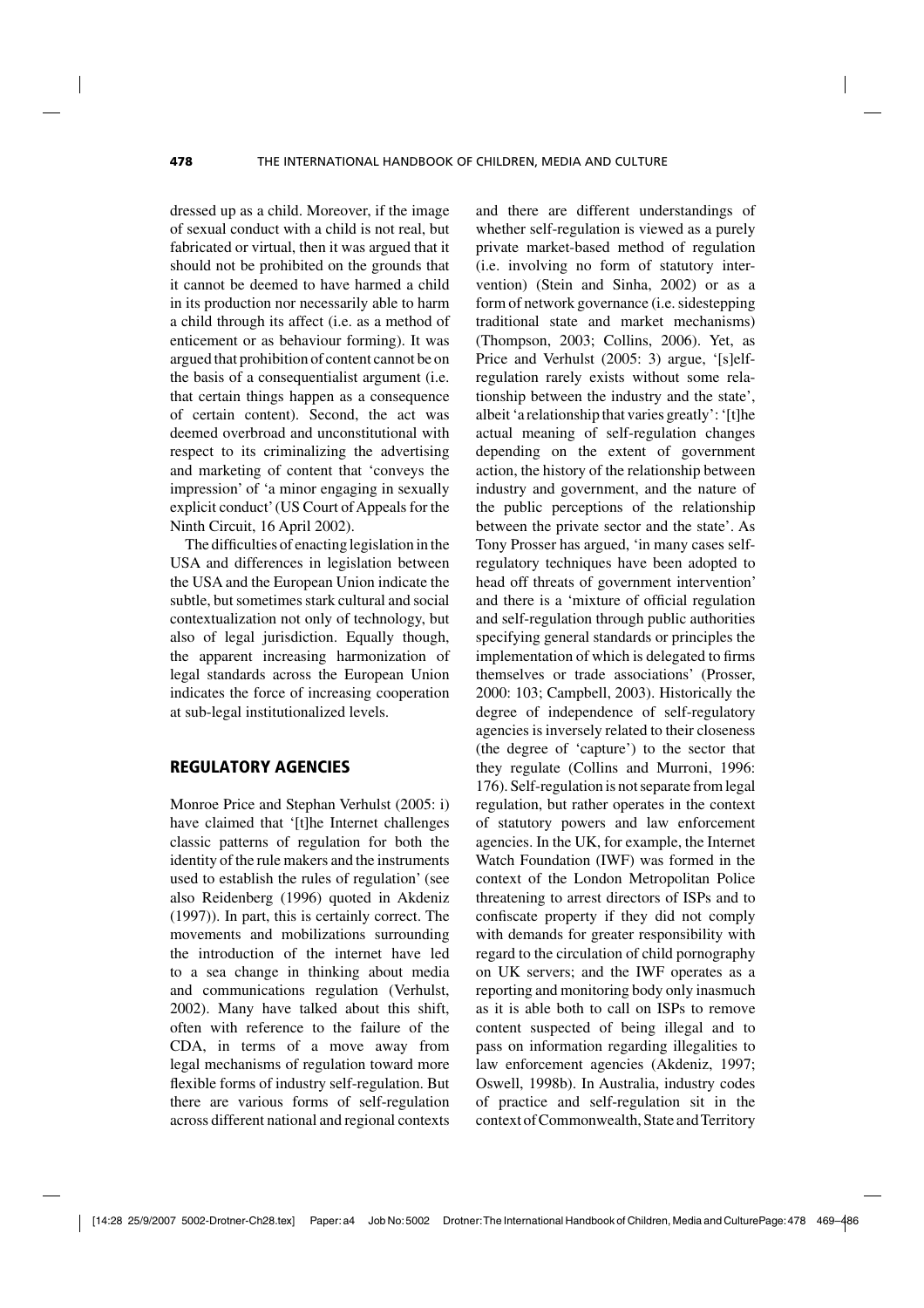legislation, and the Australian Communications and Media Authority (ACMA, formerly the Australian Broadcasting Authority (ABA) prior to July 2005) (Grainger, 1998; Electronic Frontiers Australia, 2006). Interdependencies exist across government control, industry selfregulation, and market governance (Verhulst, 2002; Price and Verhulst, 2005), not least to head off any 'generalized lack of public trust in the medium' (Programme in Comparative Media Law and Policy, 2005: 5), but also to frame 'trust' in the context of 'responsibility' and through historic issues concerning family welfare. In the absence of such interdependencies, it is possible, even likely, that industry would not be vigilant in policing itself nor know by what criteria it should do so (Campbell, 2003). Equally though, such semiautonomy (between state and industry) can be seen to occlude the mechanisms of power from public and democratic accountability (Starr, 2003). Nevertheless, despite some recognition of the rights of adults, a major lack of accountability of self-regulatory bodies may concern their lack of representation for those audiences that they claim to speak for and protect, namely children.

The condition of communication abundance has led to shifts in regulatory authority. Equally, increased visibility of social being as multi-cultural, multi-ethnic, and multi-faith across and within national and regional territories has led to uncertainty about enforcement of any common values (encoded through regulation), a questioning of statutory regulatory agencies, and the decentralization of regulatory authority to families. Such delegation of responsibility, though, is double-edged. The policing of children's media consumption is such that, on the one hand, there is a recognition that statutory bodies are unable to police cultural taste and 'harmful' content in the manner that was possible in the past with cinema, radio, and television and that, as a consequence, responsibility falls into the hands of parents; on the other hand, the making of parents responsible is caught up in historically devolved mechanisms for making those persons aware of their responsibilities and the criteria through which their responsibility might be judged by others (i.e. notions of 'good' and 'bad' parenting, 'normal' and 'pathological' families, and so on) (Oswell, 2002; Livingstone and Bober, 2004). Thus, any devolution of authority (in the context of moral, religious, and cultural value) is matched by a continuation and accentuation of historic forms of normalization (mediated by scientific and professionalized expertise) (Walkerdine and Lucey, 1989). Of course, the responsibilization of parents is often tied to the making of children into critical media consumers, such that the endowing of children with agency with regard to their media and communication use is seen to be able to offset any harm that such media might carry. In this sense, media literacy campaigns (often involving non-governmental organizations) – addressed either to children or parents or both – have sought historically to readjust the balance between media and child (Lusted, 1985). Such strategies of responsibilization tend to displace the burden of risk downward and lead to a greater individualization of regulatory agency. Although not inevitable, there is a tendency for the reduction and management of risk to be left to individual parents or individual children (Programme in Comparative Media Law and Policy, 1999; Livingstone and Bober, 2004).

There is a strand of regulatory debate that has sought to make visible grass-roots communities (whether online or offline) as viable relays and resources for regulatory authority. Such an argument relies on viewing regulatory responsibility not simply as an individual or organisational duty, but as a social and collective act. For example, Adam Newey has argued that 'some notion of community is essential if we are to understand how to impose any effective regulation on the Internet'; Newey construes 'computermediated communities'as 'real social entities' in the 'real world' of 'local community': '[t]he network is rooted in a social context which, in the end, will determine the limits of acceptability' (Newey, 1999: 15, 30–31). An understanding of the power of communities to regulate themselves is found equally in more

[14:28 25/9/2007 5002-Drotner-Ch28.tex] Paper: a4 Job No: 5002 Drotner:The International Handbook of Children, Media and CulturePage: 479 469–486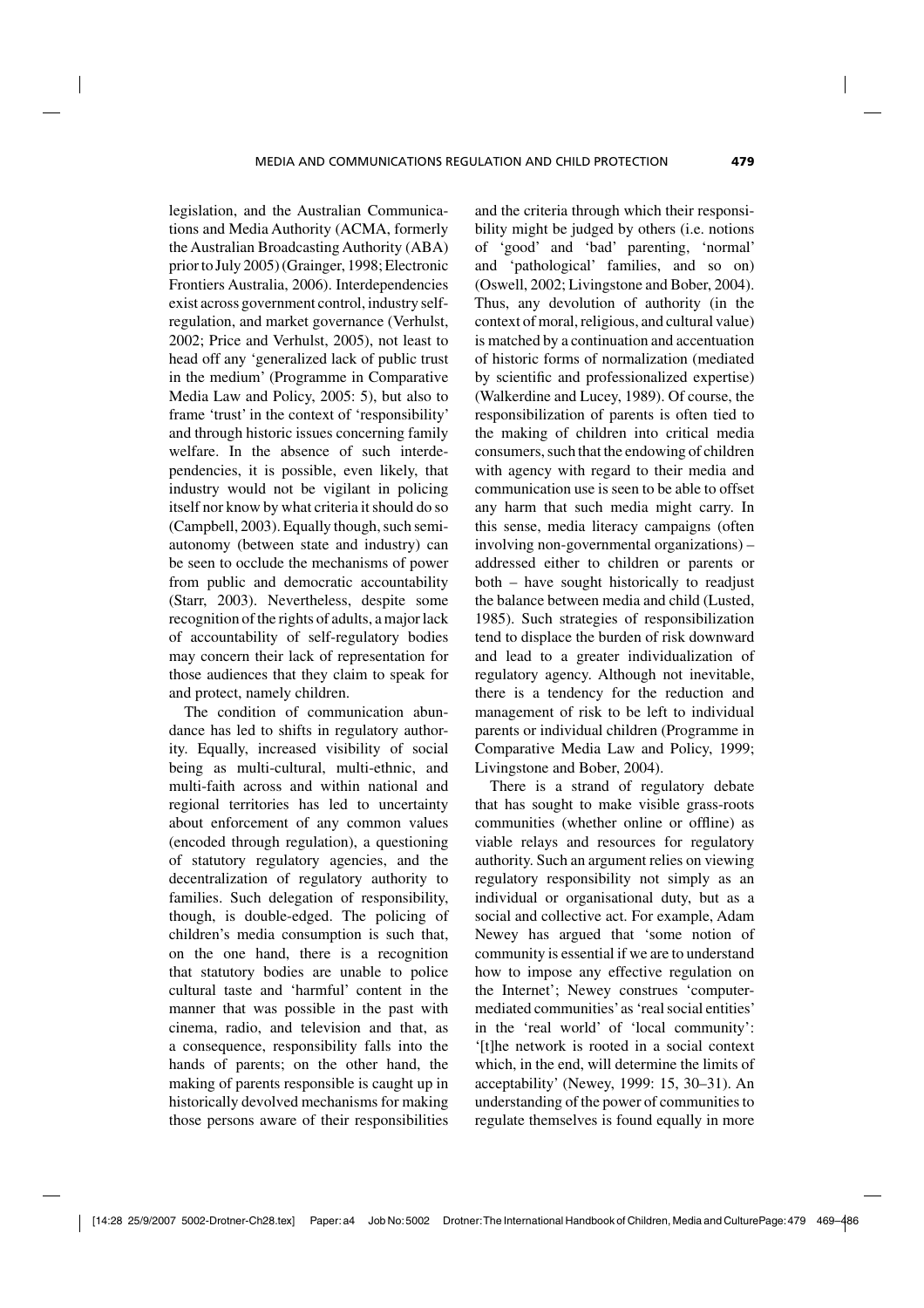libertarian writers such as Barlow (1996b), who envisages forms of governance emerging from 'the commonweal', a community of 'lovers of freedom and self-determination', facing and resisting colonial and authoritarian power. Online community regulation may take the form of 'vigilante' groups – such as the Brazilian Anjos do Orkut or the US CyberAngels or the American Ethical Hackers against Pedophilia – attacking racehate and child pornography sites, whether verbally, through 'flaming', through viral and other software attacks or through surveying chatrooms and websites and reporting illegal material to ISPs and the police. It may also take the form of a governance within particular communities by recognized community regulators or activists. Matthew Williams has documented how those recognized as causing offence in the Cyberworlds community may be castigated online and even expelled from the collective: '[e]ffective online deviance reduction then lies in the balanced integration of community-led and formal modes of regulation' (Williams, 2006: 16).

#### REGULATORY METHODOLOGIES

Across the different regulatory agencies (statutory, industry, parent, child, and community) different methodologies of regulation are pursued. Although different mechanisms may be used in relation to different media and communications in different contexts, there are certain methodologies (prohibition, boundary marking and wall making, labelling and rating, reporting and monitoring, and empowerment) that are reiterated over time. Much discussion of content regulation from the early to late 1990s turned, on the one hand, on the seeming inadequacy of formal methods of censorship in the face of communication abundance and, on the other hand, on the perception that new legislation and regulatory technologies were themselves censorial. In response, there has been a marked shift away from a problematic of prohibition to consideration of more nuanced mechanisms of regulation. Christina Murroni and Nick Irvine

(1998: 78), for example, have argued that although it may be impossible to 'suppress' internet content, it is feasible to 'restrict' it to particular users. Nevertheless, as we have seen, many governments and regulatory agencies now consider the possibility of prohibiting production and distribution of, and access to, certain types of content (e.g. images of child sexual abuse and race-hate material) as a legitimate policy goal.

Murroni and Irvine (1998: 79) argue that ability to restrict access to particular content is dependent on the degree of privateness or publicness of a medium and whether access to content is likely to be accidental or voluntary. In this way a telephone conversation would constitute a private communication that can be restricted to voluntary users. In contrast, a billboard poster on a street corner is public and can be seen by anyone, whether they intend to see it or not. Some commentators have argued that because the internet is supposedly a public medium available to all (i.e. both adults and children), all the time, it should be heavily regulated in order to protect children and vulnerable persons (Wilson-Thomas, 1996). As discussed above, time, manner and place criteria have played a significant part in legislative discourse in the USA. They have also been a persistent feature of media and communications regulatory discourse, certainly, over the last 200 years. More recently, the placing of sexually explicit magazines on the 'top-shelf' of newsagent stalls, the establishment of 18R restricted video retail outlets for sexually explicit material in the UK, and the zoning of adult cinemas away from residential areas in the USA all demonstrate, in different ways, time, manner and place criteria. The zoning of internet content helps to construct a layering of architectures that ward off or encourage users; the ability to move across geography is dependent on the degree of access afforded to a user. As the degree of access hardens, boundary marking becomes less an issue of description of types of material (a relatively permeable membrane) than of thick walls that deny access to many (i.e. codified points of access, such as credit card restriction).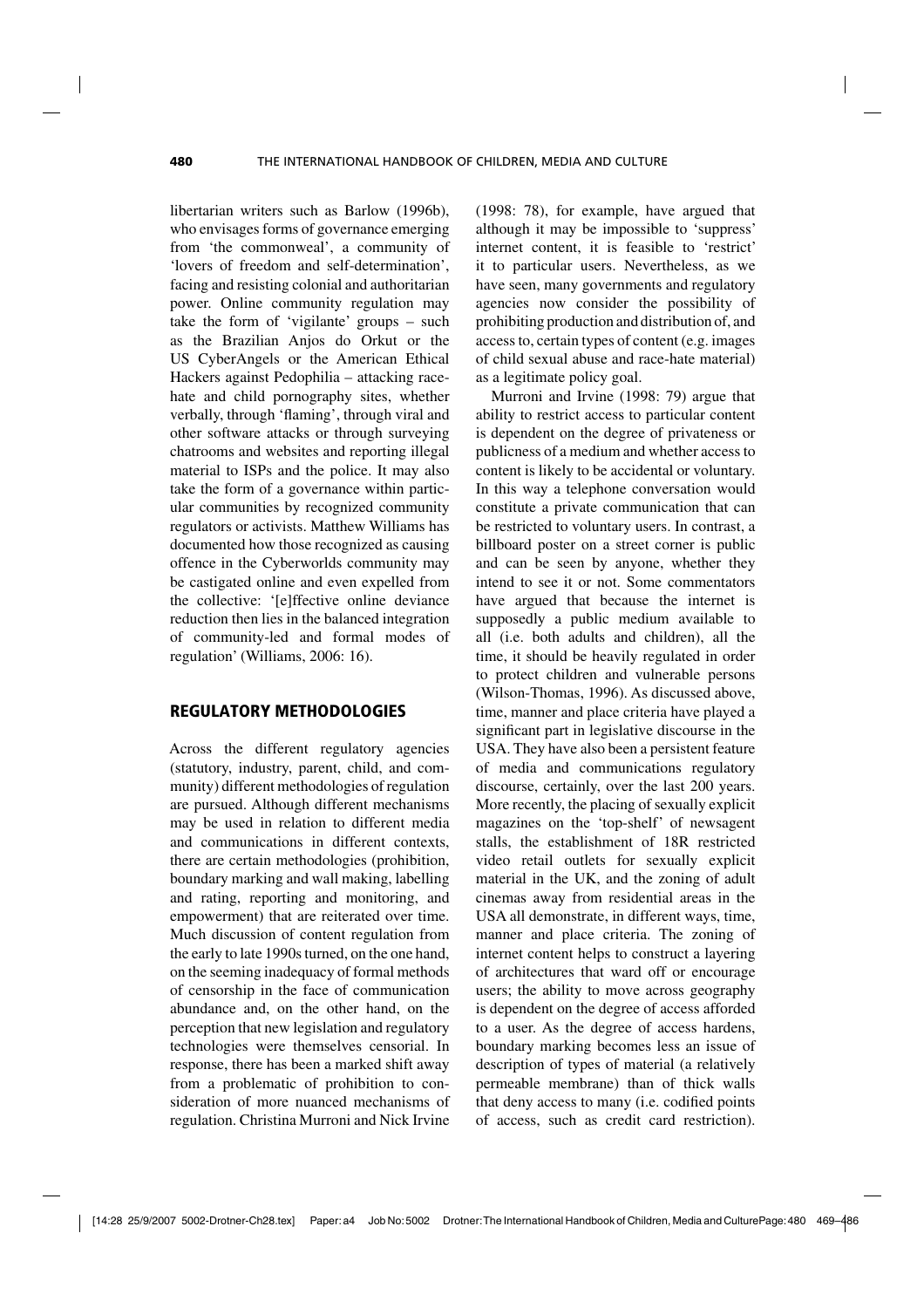But zoning is as much to do with repelling that which certain types of content are seen to attract (e.g. crime, antisocial behaviour, and so on) as with restricting access of certain persons. Moreover, the zoning of content occurs not only within cyberspace, but also in the relations across online and offline. There has been extensive research on the placing of media and communication technologies in 'public' (e.g. the sitting room) or 'private' (e.g. the bedroom) spaces in the home and on the temporal regularities of domestic media scheduling and use (Spigel, 1992; Oswell, 1999, 2002; Livingstone and Bovill, 2001). The architectures and geographies of media and communications become visible as governmental possibilities. Time and space become intelligible as the means for boundary marking and wall building. Time and space are mobilized in order to zone the geographies of media and communications. Such governmental architectures are more than code (Lessig, 1999).

Labelling and classificatory systems have been longstanding regulatory mechanisms. The BBC in the 1940s and 1950s considered on-screen labels and prior verbal warnings for certain types of content (notably at this time concerning close-up shots of teeth, ghosts, witches and 'figures with ghoulish faces' (Oswell, 2002)) and terrestrial television broadcasters in the UK have continued that tradition of forewarning viewers of potentially unsuitable content. Equally, the BBFC has classified content (including 'bad' language, sexual explicitness, and violence) according to normative age groups and such classifications are enforced through statutory legislation with regard to video and through local government powers with regard to cinema (the Cinematograph Act of 1909). Classificatory guidelines act in many ways as interpretative tools for consumers (parents, children, and others) to choose filmic material suitable to their own tastes and concerns (Buckingham, 1996). From the mid-1990s, classificatory systems and technological means of enforcement have become a favoured regulatory mechanism with regard to communication abundance. The USA and Canada adopted the 'V-chip' system, whereby rating levels can be set on the television set in the home and inappropriate content blocked thereafter. Some commentators have viewed the technology as overly authoritarian and claimed that it constructs parents 'as their children's enemy or drill sergeant, who must carry out the orders of the experts in order to control children and protect them from television' (Kapur, 1999: 122). Others though have argued that the demand for simple parameter settings for parents has meant that the competency threshold is such that children themselves are able to change the settings (Programme in Comparative Media Law and Policy, 1999: 4–5). There is substantial research to suggest that 'the V-chip has had little impact because of the lack of public knowledge of the meaning of the ratings, the existence of the V-chip and how to use it' (Campbell, 2003: 8; Kaiser Foundation, 2004). Nevertheless, labelling, rating, filtering and blocking technologies (such as PICS and RDF or Net Nanny and Cyber Patrol) have been developed with regard to internet communications. Recent classification and filtration systems analytically and functionally compress notions of labelling and rating, differentiate between labelling and filtering, and facilitate decentralized mechanisms for rating and blocking content. It is claimed, for example, by the Internet Content Rating Association (ICRA) that such functional differentiation allows for value-neutral labelling (ICRA, 2005). One of the problems with an abundance of content and content providers is that the task of classification is indefinite (inasmuch as content is constantly being produced and revised). If content is to be labelled, then such a task needs to be delegated downward. There can be no longer any centralized and totalizing vision of the allseeing censor. Censorship is now decentralized and localized. Labelling, though, is far from neutral; it makes possible the internet as 'regulable' (Negroponte, 1986; Lessig, 1998). Far from providing more nuanced mechanisms than the clumsy legislation of the CDA, filtering software may block access to content which is appropriate and legitimate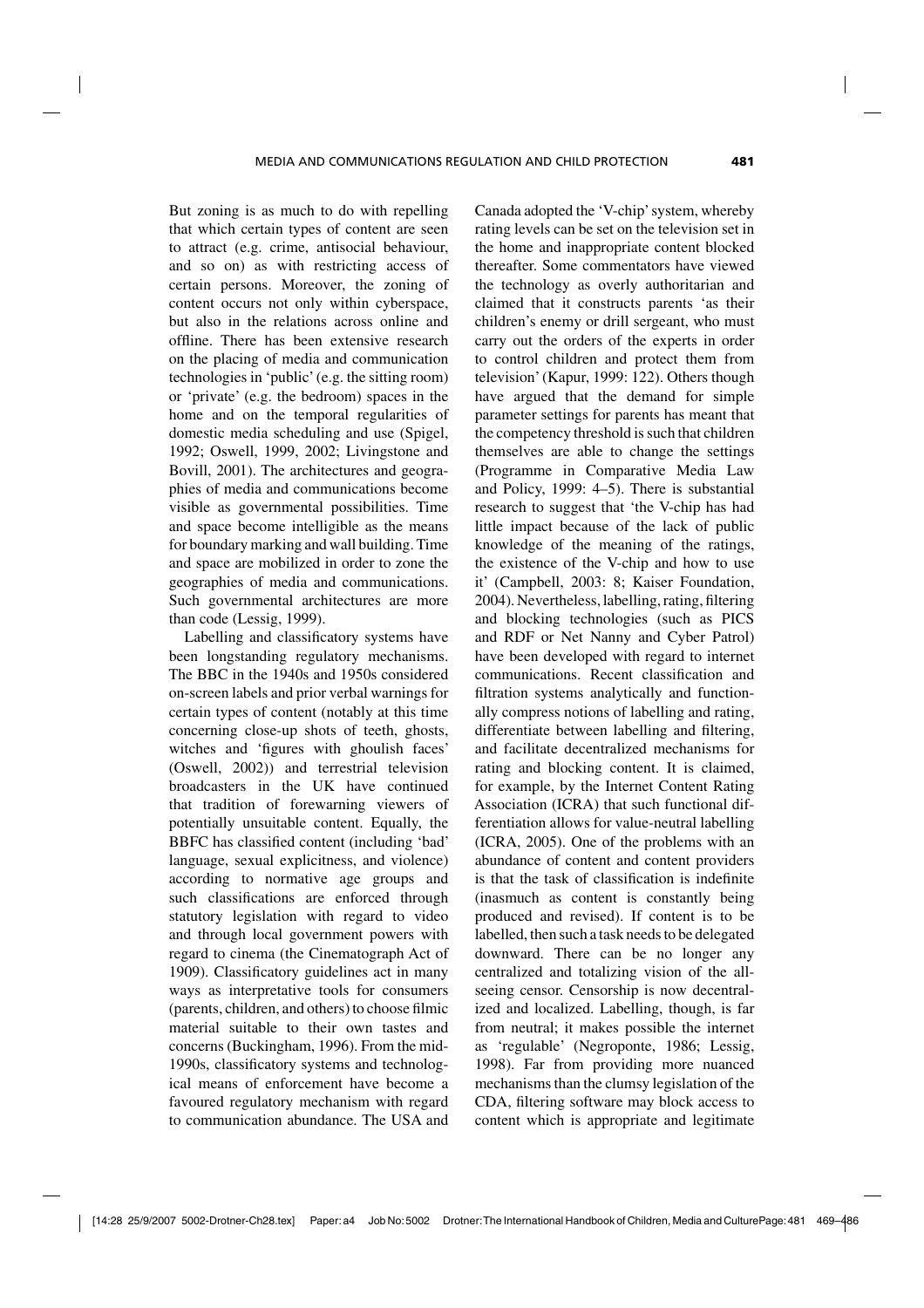and those providing such services are not democratically accountable (Lessig, 1998; Akdeniz, 2001).

The methodology of the hotline, similarly, delegates responsibility downward. It has been enthusiastically adopted, with regard to illegal internet content, in Europe (see INHOPE association of hotlines), the USA, and elsewhere since the mid-1990s (Williams, 1999). Hotlines (or 'tiplines'), such as Meldpunt Kinderporno in the Netherlands and the IWF in the UK, provide a means of allowing members of the public to report crime visible on the internet. Some hotlines are funded and run by government and some by industry or voluntary organizations; some cover only material hosted within their country, others material from across the globe; all are concerned with child pornography, and some also with race-hate and other material. In the past, statutory regulatory bodies (such as the Broadcasting Standards Commission in the UK) have been responsive to reports from the public as to particular issues around particular content (i.e. in the form of letters of complaint). But whereas the public in that respect was invited to complain about content they disliked or felt unsuitable, the public, with regard to internet hotlines, is constructed as a monitorial body that is able to survey the internet and report perceived illegalities accordingly. In this sense, members of the public are not invited to report in any personal capacity, but only in respect of their collective capacity as a form of modern policing. On the basis of reports from Australian citizens concerning perceived illegal content, ACMA, for example, is able to issue take-down notices to ISPs and to inform filtering and law enforcement agencies of prohibited content (Electronic Frontiers Australia, 2006: 5–7). In large part, the capacity of the public to report is dependent on the public visibility of such hotlines (i.e. media consumers need to know that there is a body to which to report issues), the communication of the types of content that come within its concern and of procedures for reporting by the public (i.e. the public need to know on what matters they might report and how to do so), and the public display of such a body in responding to and acting upon the views and reports of the public in ways appropriate and in keeping with that public (i.e. the public needs to view its reporting as an exercise of its power). But some have argued that 'illegality remains a matter to be decided by courts of law and not by private organizations or by quasi-regulatory bodies' (Akdeniz, 2001: 307).

Increasingly, regulatory agencies draw upon media education and media literacy campaigns as means to responsibilize and educate citizens as critical users (Grainger, 1998). The methodology of empowerment is defined not only with respect to providing parents and children with the capacity to prohibit or restrict access to certain content, but also to making users of internet content sufficiently robust as a means of defence against harm and to facilitate forms of sociality, bonding and mediation, that might mitigate against harm. Thus, although empowerment might mean that '[w]e will all become gatekeepers for content coming into our homes' (Ofcom, 2004; quoted in Livingstone and Bober, (2004: 7)), it also means that interpretative skills and greater talk about media use and content between different social actors (such as parents, children, non-governmental organizations and schools) become instituted as regulatory responses to communication abundance. Such a methodology can, in part, be seen as a response to greater visibility of children's rights, to changing understandings of the family as a democratic space (Livingstone, 2002), and to the historical development of children's critical media competencies (Oswell, 1998a, 2002).

#### **CONCLUSIONS**

Across the different regulatory agencies and methodologies, media and communications become visible to legal control and governance. We can, on the basis of existing evidence, offer some conclusions.

(a) For much of the nineteenth and twentieth centuries, although there were common themes and concerns (e.g. regarding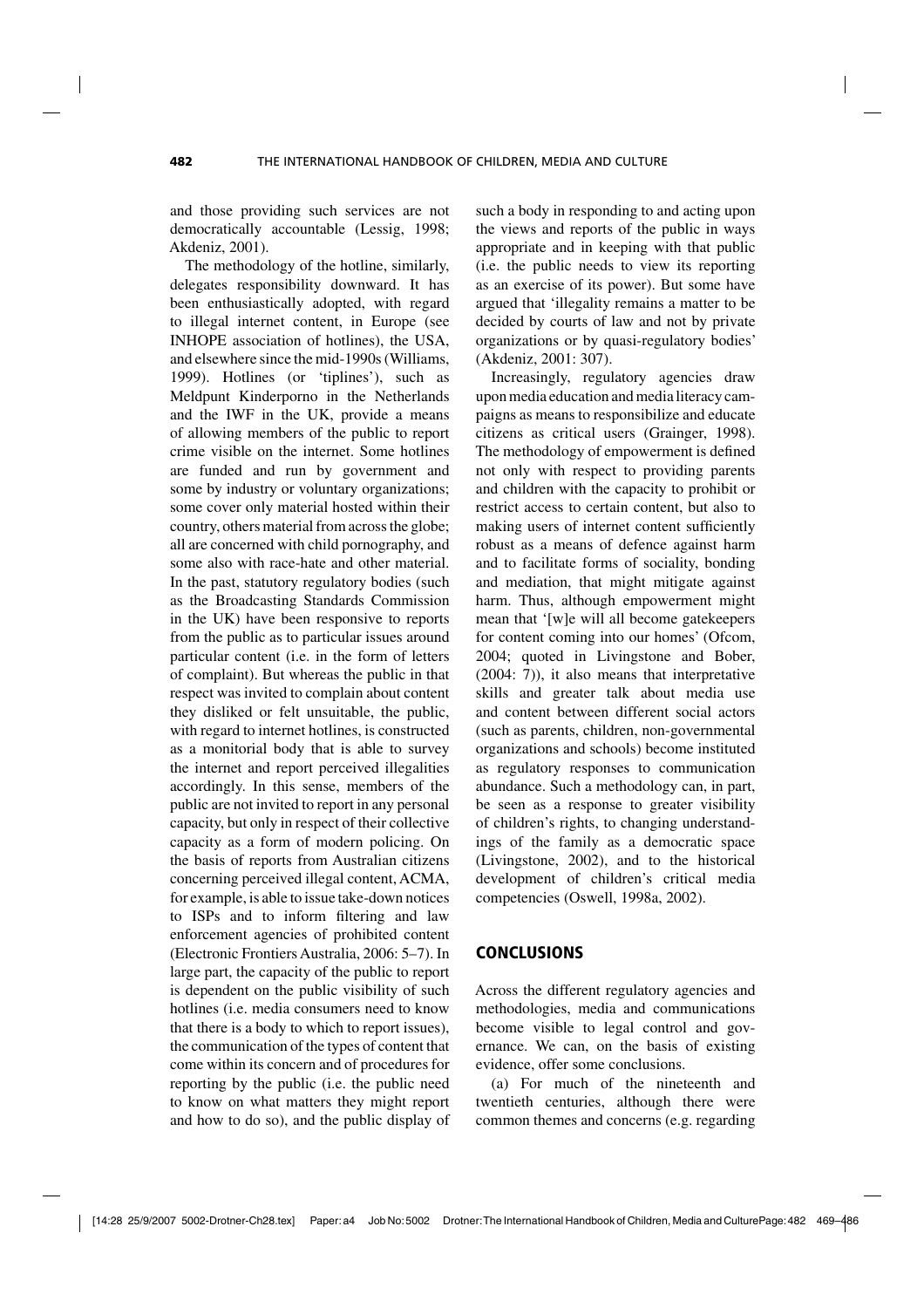violence, delinquency, national culture, and commercialism) across different media and communications, there were also clear asymmetries. The regulatory exigencies of radio were seen to be different from film or television or print. Where once different regulatory agencies and methodologies would have been spread over different industries and technologies and across different local, national and regional contexts, today we see an increasing demand for their standardization and location within centralized locales (such as the European Commission, ICRA, Ofcom). The imagined ease of translation across delivery systems and 'neutralization' of technological difference has led, in one sense at least, to a concentration of regulatory powers. The motor of regulatory convergence is not statutory legislation, but the sub-legal movements and assemblages of regulatory officials, non-governmental organizations, industry-hybrid associations, expert groups, and local, national, regional and transnational governmental bodies. Across the moments of social gathering of these actors, the regulatory languages and protocols, objectives and programmes, and legislative formalizations get problematized and articulated. These gatherings, statements, and actions constitute significant points of post-national governance.

(b) The internet has presaged not only a new age of complexity, but also a series of simplifications and centralizations of regulatory authority and power. Whereas once there was not a single table upon which all the regulatory problems and issues of all the different media and communications industries across all the different local, national and regional locales could be made visible, the 'internet' (as a discursive object) begins to provide such a totalizing space, a surface upon which all the cards can be laid and a new trans-media regulatory game is to be played. Regulatory convergence begins to constitute a single plane of understanding and problematization.

(c) Greater cognizance of national and cultural difference is a spur to greater harmonization and standardization of regulatory protocols, processes and forms of policing. The hotline and self-regulation are model responses to internet crime and child protection that have been spread and picked up rapidly since the mid-1990s (with regard to Malaysia and Lithuania, see Azmi (2004) and Kiškis and Petrauskas (2006)). They demonstrate a sharing of expertise across national jurisdictions. But they also constitute forms of interdependency. Regulation across national jurisdiction takes the form of serial linkage, of co-national organization, rather than overarching control.

(d) The convergence toward a singular plane of understanding is demonstrated in the shift from moral languages for regulation to scientific ones. This is not a new trend and has certainly been in evidence in other areas of social life since the nineteenth century. But in the field of child protection and media and communications, there has been (increasingly since the mid-twentieth century onward) expert explanation and public discussion of media 'panics' in scientific, rather than moral, terms. Regulatory bodies attempt to frame internet content in culturally neutral, normative terms.

(e) There is a greater reliance on 'blackboxed' regulatory technologies, such as filters and labelling standards. Regulatory models and protocols are encoded not simply in the human decision-making processes of organizations, but in computer software and hardware. Such encodings, as with the shift from moral to scientific languages, help to by-pass democratic debate and to seal regulation as an 'expert' field, out of reach from ordinary citizens.

(f) The devolution of regulatory authority downward is indicative of 'privatization' and 'responsibilization', rather than actual autonomy and control. Media-literate children, parental supervision, self-regulation, and legal mechanisms are not mutually exclusive techniques, but are co-extensive and interdependent.

(g) The black-boxing of regulatory technologies is not evidence of a 'superpanopticon' or more efficient and extensive surveillance and policing. Technologies of regulation are myopic. Regulatory agents only work with each other.

[14:28 25/9/2007 5002-Drotner-Ch28.tex] Paper: a4 Job No: 5002 Drotner:The International Handbook of Children, Media and CulturePage: 483 469–486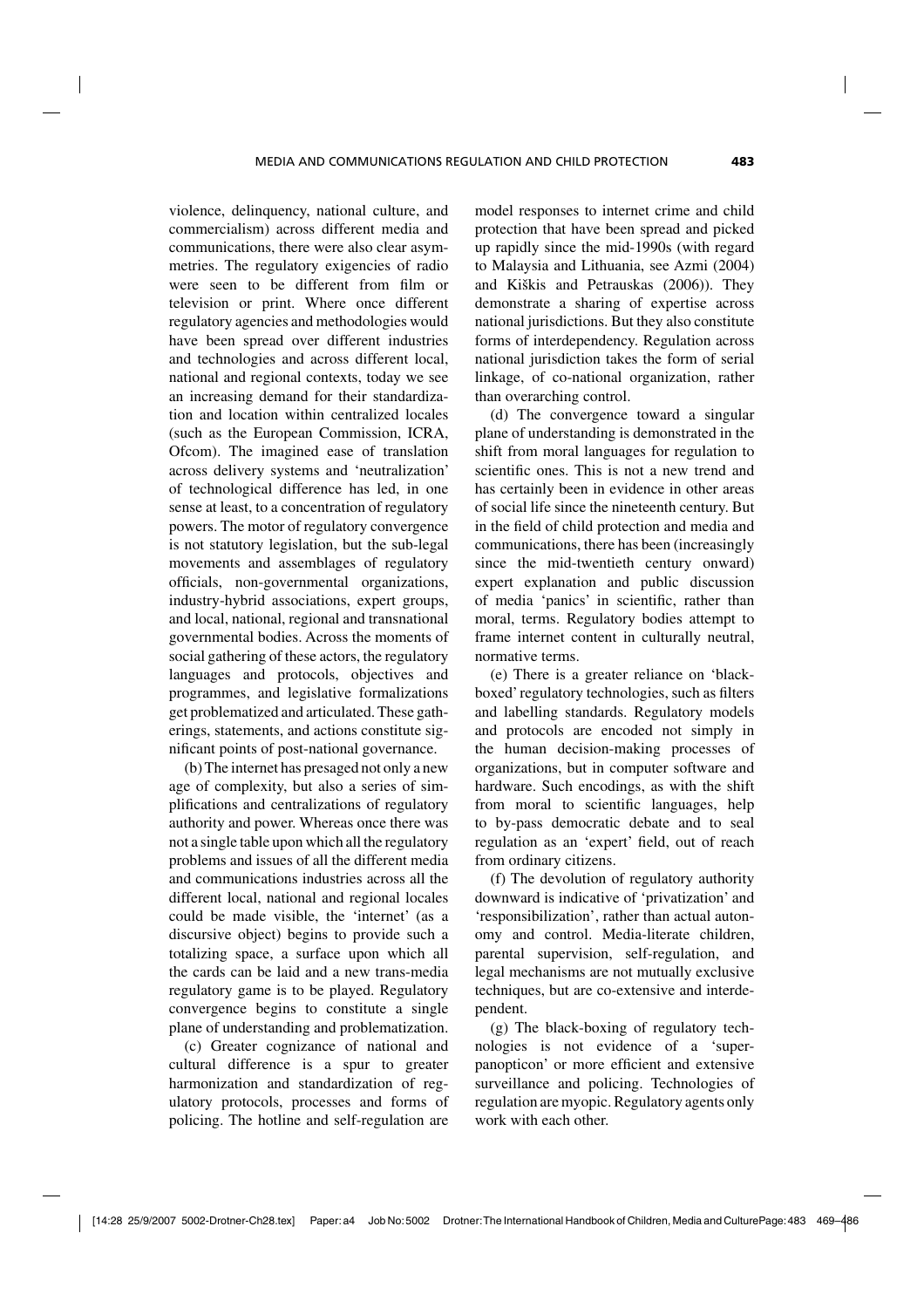**484** THE INTERNATIONAL HANDBOOK OF CHILDREN, MEDIA AND CULTURE

(h) Technological developments become incitements for the extension of regulatory knowledge and the submission of communications to a singular plane of understanding. Regulatory problematization becomes a key stage in the process of making new forms of communication regulable. Temporal and spatial technological architectures become regulable and change in response.

In the broad spread of history, the texture, incommensurability, and asymmetry of media and communications governance of the past has given way to a greater instrumentalization of debate and regulatory mechanisms, a reduced universe of regulatory discourse, a greater convergence of regulatory domains and agencies, and a shifting of the burden of regulatory responsibility downward. That said, the shortsighted supervision of the regulator is both a curse and saving grace.

#### **REFERENCES**

- Akdeniz, Y. (1997) 'Governance of pornography and child pornography on the global internet: a multilayered approach'. In L. Edwards and C. Waelde (eds) *Law and the Internet: Regulating Cyberspace*. Oxford: Hart Publishing; 223–241.
- Akdeniz, Y. (2001) 'Internet content regulation: UK government and the control of internet content'. *Computer Law and Security Report*, 17(5).
- Azmi, M.I. (2004) 'Content regulation in Malaysia: unleashing missiles on dangerous web sites'. *Journal of Information, Law and Technology*, (3). www2.warwick.ac.uk/fac/soc/law2/elj/jilt/2004\_3/ azmi/[February 2006].
- Barker, M. (1984a) *A Haunt of Fears: The Strange History of the British Horror Comics Campaign*. London: Pluto Press.
- Barker, M. (ed.) (1984b) *The Video Nasties: Freedom and Censorship in the Media*. London: Pluto Press.
- Barlow, J.P. (1996a) 'Thinking locally, acting globally'. www.eff.org//Misc/Publications/John\_Perry\_Barlow/? f=think\_local\_act\_global\_011596.article.txt [November 2006]. (Originally published in *Time*, 15 January 1996.)
- Barlow, J.P. (1996b) *A Declaration of the Independence of Cyberspace*. http://homes.eff.org/∼ barlow/Declaration-Final.html [August 2007].
- Blumler, J. and Biltereyst, D. (1998) *The Integrity and Erosion of Public Television for Children:*

*A Pan-European Study*. London: Broadcasting Standards Commission.

- Buckingham, D. (1996) *Moving Images: Understanding Children's Emotional Reponses to Television*. Manchester: Manchester University Press.
- Campbell, A. (2003) 'Self-regulation and the media: four years later'. Paper presented to the *Programme on Comparative Media Law and Policy*, Oxford University, 10 March.
- Campbell, P. and Machet, E. (1999) 'European policy on regulation of content on the internet'. In J. Liberty (ed.) *Liberating Cyberspace: Civil Liberties, Human Rights and the Internet*. London: Pluto Press.
- Childnet International (2001) *Online Grooming and UK Law: A Submission by Childnet International to the Home Office*. www.childnet-int.org/ downloads/online-grooming.pdf [November 2005].
- Childnet International (2004) *Children and Mobile Phones: An Agenda for Action*. www.childnet-int.org/ downloads/CMPAAA\_A4.pdf [October 2005].
- Collins, R. (2006) 'Networks, markets and hierarchies. Governance and regulation of the UK internet'. *Parliamentary Affairs*, www.open.ac.uk/socialsciences/ staff/rcollins/networks\_markets\_hierarchies.pdf [November 2005].
- Collins, R. and Murroni, C. (1996) *New Media, New Policies: Media and Communications Strategies for the Future*. Cambridge: Polity Press.
- Commission of the European Communities (1996a) *Communication on the Implications of the Information Society for European Union Policies – Preparing the Next Steps*. Brussels: COM(96) 395; 24 July.
- Commission of the European Communities (1996b) *Green Paper on the Protection of Minors and Human Dignity in Audiovisual and Information Services*. Brussels: COM(96) 483; 16 October.
- Commission of the European Communities (1996c) *Illegal and Harmful Content on the Internet*. Brussels: COM(96)487; 16 October.
- Commission of the European Communities (1997) *Green Paper on the Convergence of the Telecommunications, Media and Information Technology Sectors and the Implications for Regulation: Towards and Information Society Approach*. Brussels: COM(97)623; 3 December.
- Commission of the European Communities (2005) *Proposal for a Directive of the European Parliament and of the Council amending Council Directive 89/552/EEC*. Brussels, COM(2005) 646 final 2005/0260 (COD); 13 December.
- Cross, G. (1997) *Kids' Stuff: Toys and the Changing World of American Childhood*. Cambridge, MA: Harvard University Press.
- Davies, M.M. and Corbett, B. (1997) *The Provision of Children's Television in Britain: 1992–1996:*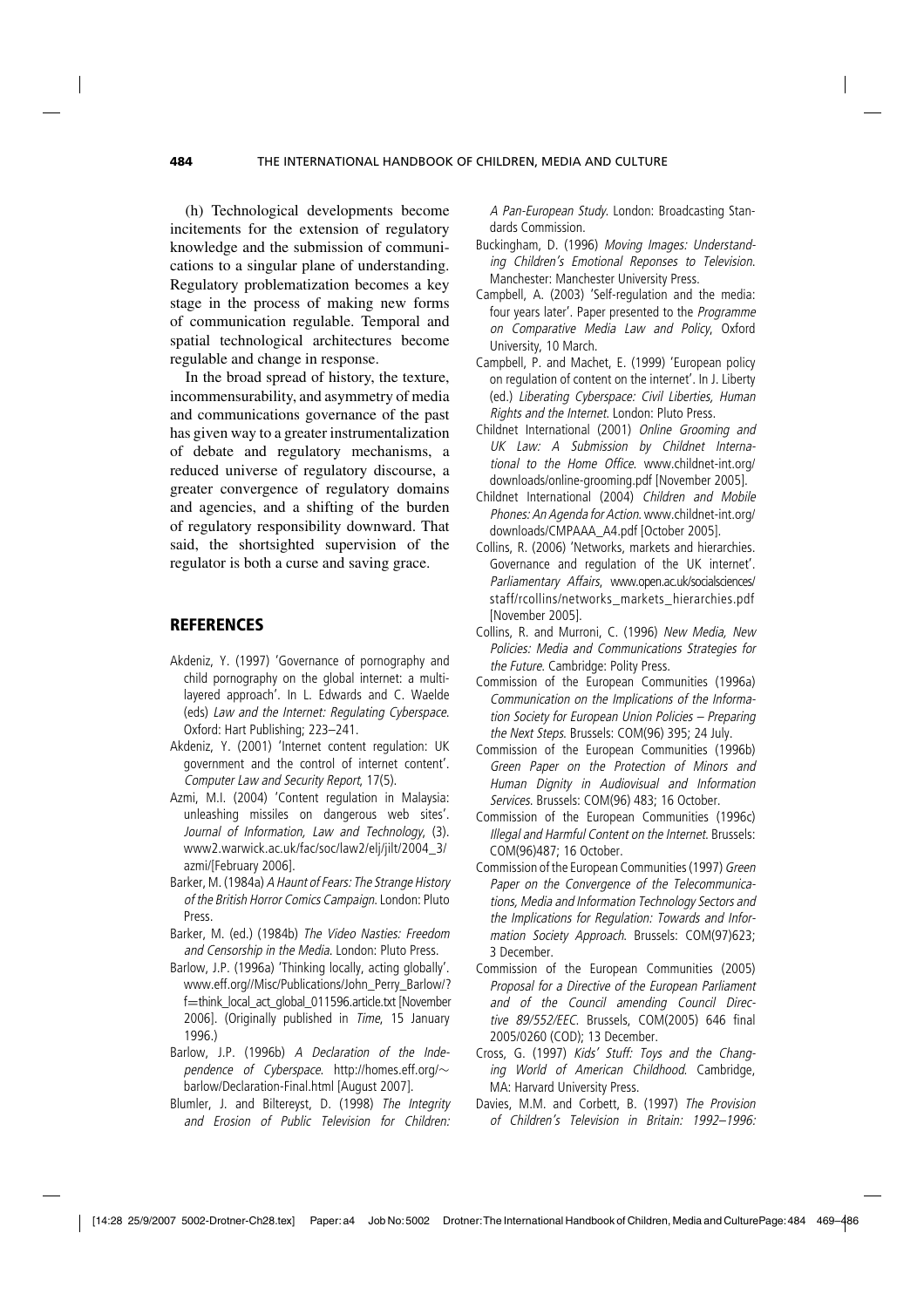*An Enquiry for the Broadcasting Standards Commission*. London: Broadcasting Standards Commission.

- Drotner, K. (1988) *English Children and their Magazines, 1751–1945*. New Haven, CT: Yale University Press.
- Drotner, K. (1992) 'Modernity and media panics' in Skovmand, Michael, and Schröder, Kim (eds.) *Media Cultures. Reappraising Transnational Media*. London: Routledge.
- Electronic Frontiers Australia (2006) *Internet Censorship in Australia*. www.efa.org.au/Issues/Censor/Cens 1. html [February 2006].
- Federal Communications Commission (1969) *Federal Communications Commission Reports*, 21(2d), 3 December.
- Federal Communications Commission (1985) *Federal Communications Commission Reports*, 100(2d), 6 May.
- Gardener, W. (2003) 'The Sexual Offences Bill: progress and the future'. In *Tackling Sexual Grooming Conference*, 29 September. www.childnet-int.org/ downloads/online-grooming2.pdf [November 2005].
- Goode, E. and Ben-Yehuda, N. (1994) *Moral Panics: The Social Construction of Deviance*. Oxford: Blackwell.
- Grainger, G. (1998) 'Freedom of expression and regulation of information in cyberspace: issues concerning potential international cooperation principles for cyberspace'. Speech to UNESCO International Congress, 1 September. www.aba.gov. au/newspubs/speeches/documents/ggmon98.pdf [November 2005].
- Hall, S., Crichter, C., Jefferson, T., Clarke, J. and Roberts, B. (1978) *Policing the Crisis: Mugging, the State and Law and Order*. London: Macmillan.
- Herman, E. and McChesney, R. (1997) *The Global Media: The New Missionaries of Corporate Capitalism*. London: Cassell.
- High Level Group on the Information Society (1994) (Martin Bangemann, Chair) *Europe and the Global Information Society: Recommendations to the European Council*. Brussels: European Commission; 26 May.
- Hills, J. and Michalis, M. (1999) 'Is convergence a purely European obsession?' Paper presented to the *CCIS/Euricom Colloquium on The Political Economy of Convergence*. London: University of Westminster.
- Hooper, R. (2005) 'Content regulation in the multiplatform multichannel digital age'. *Regulation in a Digital Environment Seminar*, Hong Kong, August. Ofcom: www.ofcom.org.uk/media/speeches/ 2005/08/hk [January 2006].
- ICRA (2005) *ICRA Labelling System Specification*. Internet Content Rating Association. http://www.icra.org/ systemspecification/ [February 2006].
- Jordan, A. (1999) *The Three-Hour Rule: Insiders' Reactions*. Pennsylvania: Annenberg Public Policy Centre, University of Annenberg.
- Kaiser Foundation (2004) *Parents, Media and Public Policy*. Washington: Kaiser Family Foundation.
- Kapur, J. (1999) 'Out of control: television and the transformation of childhood in late capitalism'. In M. Kinder (ed.) *Kids Media Culture*. Durham, NC: Duke University Press.
- Kiškis, M. and Petrauskas, R. (2006) 'Internet content regulation: implications for e-government'. *Journal of Information, Law and Technology*, (2–3). http://www2.warwick.ac.uk/fac/soc/law/elj/jilt/2005\_ 2-3/kiskis-petrauskas/ [November 2005].
- Kunkel, D. and Watkins, B. (1987) 'Evolution of children's television regulatory policy'. *Journal of Broadcasting and Electronic Media*, 31(4): 367–389.
- Lessig, L. (1998) 'What things regulate speech: CDA 2.0 vs filtering'. *Jurimetrics*, 38: 629–670. (Draft available at www.cyber.harvard.edu/works/lessig/ what\_things.pdf).
- Lessig, L. (1999) *Code and Other Laws of Cyberspace*. New York: Basic Books.
- Livingstone, S. (2002) *Young People and New Media*. London: Sage.
- Livingstone, S. and Bober, M. (2004) 'Regulating the internet at home: contrasting the perspectives of children and parents'. http://www.lse.ac.uk/collections/ media@lse/pdf/SLstaff\_page/Livingstone-Bober\_ Regulating\_the\_internet\_at\_home.pdf [November 2005].
- Livingstone, S. and Bovill, M. (2001) 'Bedroom culture and the privatization of media use'. In S. Livingstone and M. Bovill (eds) *Children and their Changing Media Environment: A European Comparative Study*. Hillsdale, NJ: Lawrence Erlbaum Associates.
- Loader, B. (1997) 'The governance of cyberspace'. In B. Loader (ed.) *The Governance of Cyberspace: Politics, Technology and Global Restructuring*. London: Routledge.
- Luke, C. (1990) *Constructing the Child Viewer: A History of the American Discourse on Television and Children, 1950–1980*. New York: Praeger.
- Lusted, D. (1985) 'A history of suspicion: educational attitudes to television'. In D. Lusted and P. Drummond (eds) *TV and Schooling*. London: British Film Institute.
- Melody, W. (2003) 'Can the Internet economy be governed and if so, how?' *LSE Public Lecture*, 1 May. www.lse.ac.uk/collections/LSEPublicLectures AndEvents/pdf/20030501Melody.pdf [November 2006].
- Murroni, C. and Irvine, N. (1998) *Access Matters*. London: IPPR.